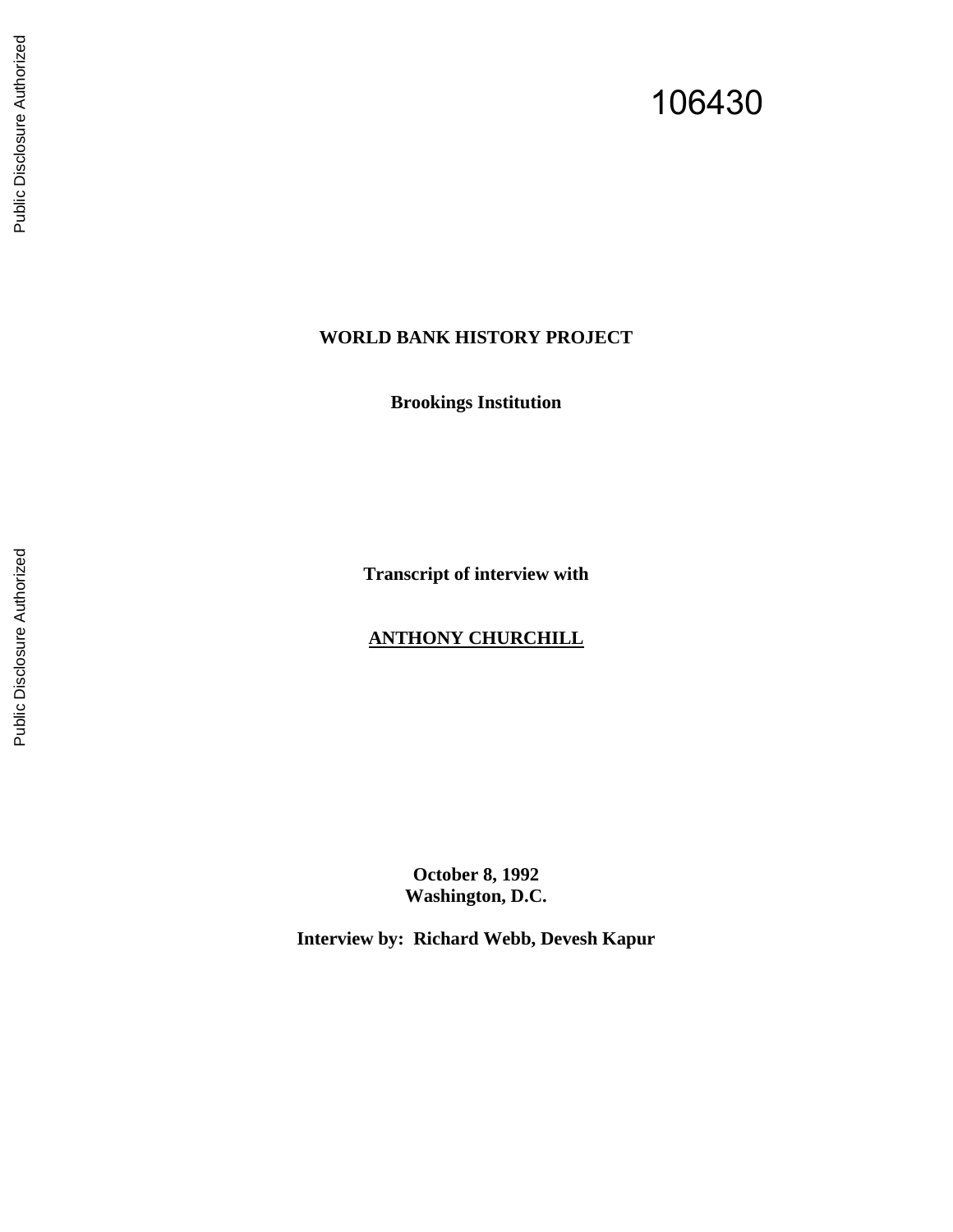#### **FOREWORD**

The following is a transcript of an oral interview conducted by the authors of the World Bank's fiftieth anniversary history: John P. Lewis, Richard Webb and Devesh Kapur, *The World Bank: Its First Half Century,* Washington, DC: Brookings Institution Press, 1997*.* It is not a formal oral history, and it is not a systematic overview of the work of the person interviewed. At times the authors discussed the planned publication itself and the sources that should be consulted; at other times they talked about persons and publications extraneous to the Bank. Some interview tapes and transcripts begin and end abruptly. Nevertheless, the World Bank Group Archives believes that this transcript may be of interest to researchers and makes it available for public use.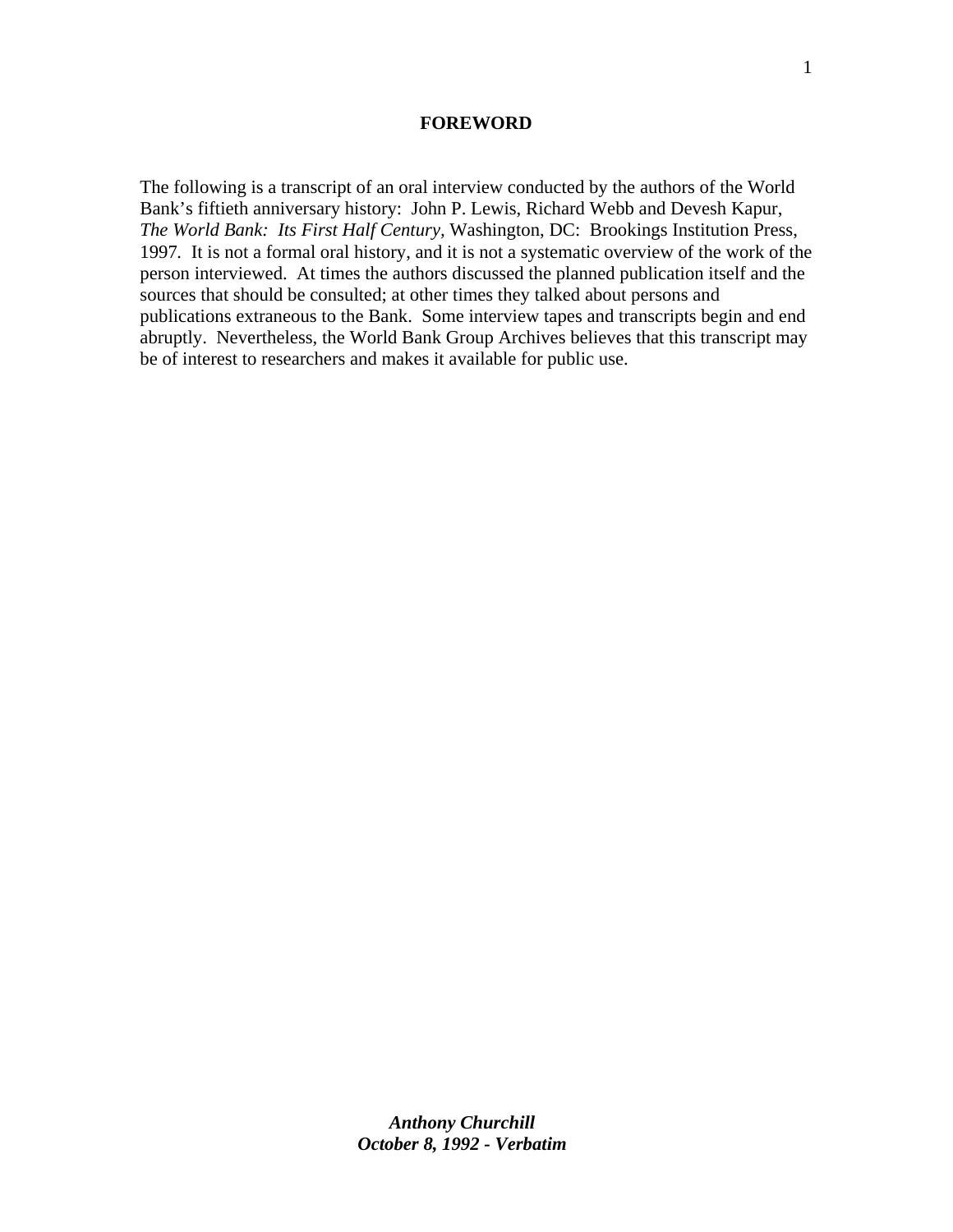## *[Begin Tape 1, Side A]<sup>1</sup>*

[The quality of much of this recording is VERY poor. jgb]

**CHURCHILL:** . . I think he got it almost right but not quite, in the sense that it's a little too black and white, the way he's put it. Going back to the early '70s and some of *[Robert S.]* McNamara's ideas or concepts were there where essentially we're saying trickle-down did not work, that poverty had to be tackled directly. And McNamara saw this very much in terms of jobs, jobs in rural, small-scale agriculture in rural areas, that kind of thing. It was almost moving aside from growth. It was, "Yeah, growth was happening any way, and it wasn't enough just to have growth, but you really had to tackle the poverty as something, redistribution as something independent of almost actual growth." This is something of a caricature.

But then in the '80s, when in fact growth stopped for many countries and poverty increased, it was kind of turned around and became very obvious that no matter how you kept redistributing the same damned pie that was shrinking, you were not--first, it was more difficult, and, secondly, you weren't going to get the kind of--dealing with the issues of poverty. I see this almost--in the '70s growth was taken for granted and so it became redistribution. In the '80s you could no longer take growth for granted. It became very obvious that without growth, talking about dealing with poverty issues was nonsense, and so it kind of put growth back on the agenda.

That's a very grand view of it, but I see that not only in the Bank but also outside the Bank, whether it was with Mexico or . .

**WEBB:** You mean at the level of the borrowers or at the level of other donors?

**CHURCHILL:** At the level of both. The borrowers and the donors were saying this is the—in this country anyway, the *[Ronald W.]* Reagan "revolution," getting markets right, prices right, all of those things.

**WEBB:** Well, everybody puts the poverty question aside.

1

**CHURCHILL:** Yes, because of the urgency of dealing with growth issues.

Now, my own impression of it all the way along was that these were never two sort of bipolar approaches. It was pretty obvious even in the '70s that unless you had growth, redistributing—I mean, there was an Indian plan at that time where they--100 dollars per capita income, and there was this grand plan where they were going to redistribute income from the top 30 to the bottom 20 percent. And when you looked at the numbers, they were talking about five dollars, turning around the economy to take sort of five dollars from the top and distribute it to the bottom.

<sup>&</sup>lt;sup>1</sup> <sup>1</sup>Original transcript by Brookings Institution World Bank history project; original insertions are in []. Insertions added by World Bank Group Archives are in *italics* in *[ ]*.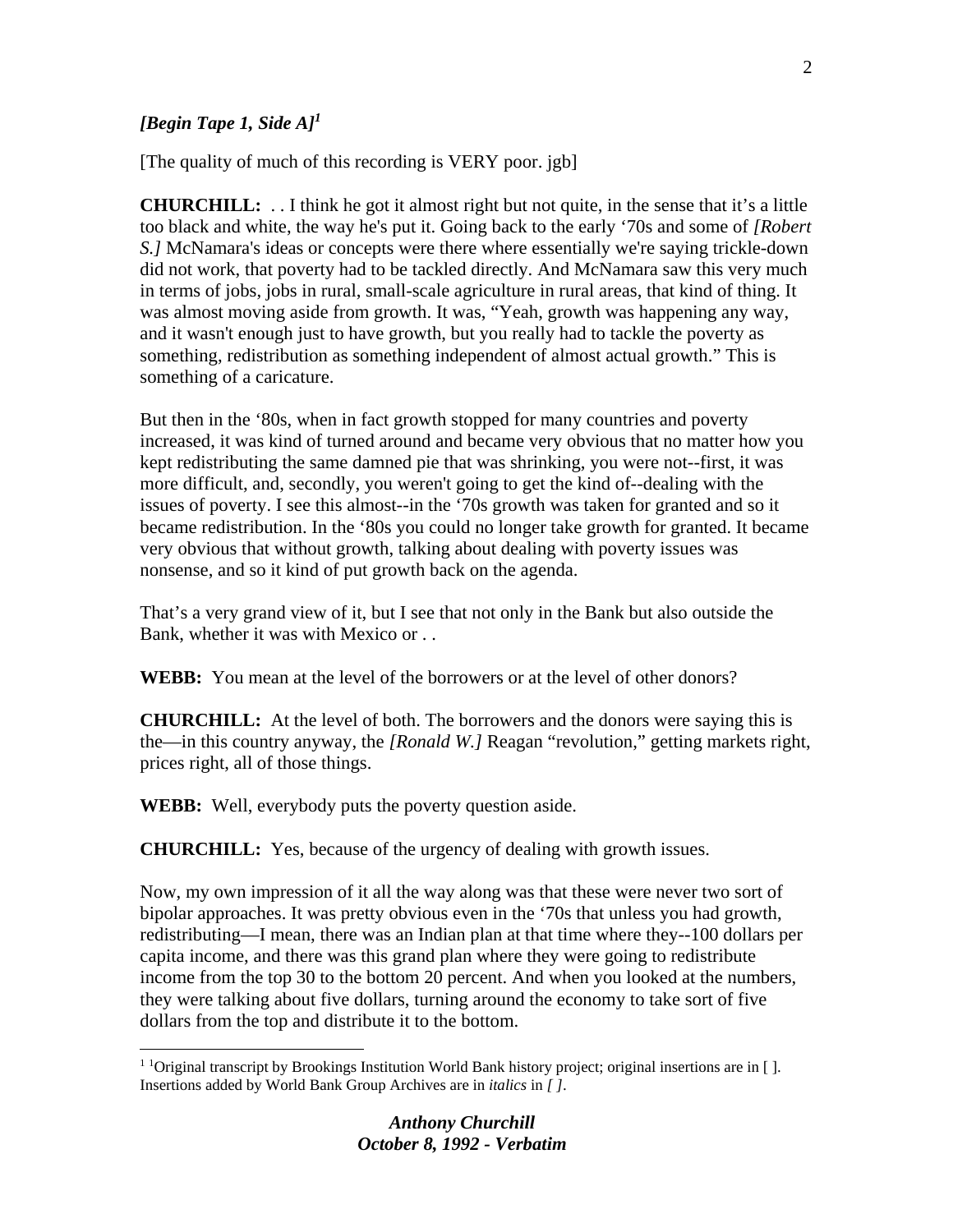**WEBB:** This was in the '70s?

**CHURCHILL:** Yeah. This was one of the plans which had a big redistribution focus. And if you looked at it, you were dealing with a per capita income at that point in those dollars, whatever it was, something over 100 dollars. And so, you know, talking--what you're redistributing is five dollars. That never struck me as being very promising. I always thought the Indians in particular were overly concerned with the redistribution and poverty, not enough about growth.

But it was a strain running through the Bank. Take a look at the basic needs approach that was popular in the '70s. It is: "Can you sort of short-circuit the growth? Growth is too slow; it takes too long. Are there were certain things you could do that would move income to the bottom end and increase the *[inaudible]* of the bottom end?" That was the framework in which the whole urban, the initial urban focus came up.

**WEBB:** You wrote a paper on shelter . .

**CHURCHILL:** Yes.

**WEBB:** . . discussed at a Board *[of Executive Directors]* seminar at which, a basic needs paper that *[inaudible]* wrote as well.

**CHURCHILL:** Right. I felt rather uncomfortable about writing it. Let's put it this way: my heart wasn't in it. I was supposed to write a basic needs paper, and the approach that I took in that paper was to show that--and one of that, which we sort of followed on later- was that if you got the designs right, basic shelter was affordable. It was just a big numbers exercise that essentially showed that within the per capita limitations--I mean, in other words, what people could spend on shelter--you could in fact do a much better job. I think that's true of a number of these--the water supply sector, many of these deliveries of public services--that you could do a better job within these organizations without getting into the redistributing side. I always thought that was the contribution that I made in this exercise. It was not a redistribution problem; it was an efficiency issue.

**WEBB:** I was looking at the notes of the meeting. You kept talking about replicability.

**CHURCHILL:** Well, that was term that I coined. You could not solve the problem through transfers if those transfers were not replicable on a stage sufficient to solve the problem. That was a word that I coined. It never fitted in with a number of--I remember going to one conference. The Spanish translation was always *replicabilidad*, which is just not a good Spanish word, but it struck in a number of languages. I thought that was a good concept.

**WEBB:** I'm wondering—I'm always surprised how little that word is used in Spanish.

**CHURCHILL:** The word "sustainability" tends to creep in meaning somewhat the same thing, but I think it's a somewhat more perverted concept than replicability. I sort of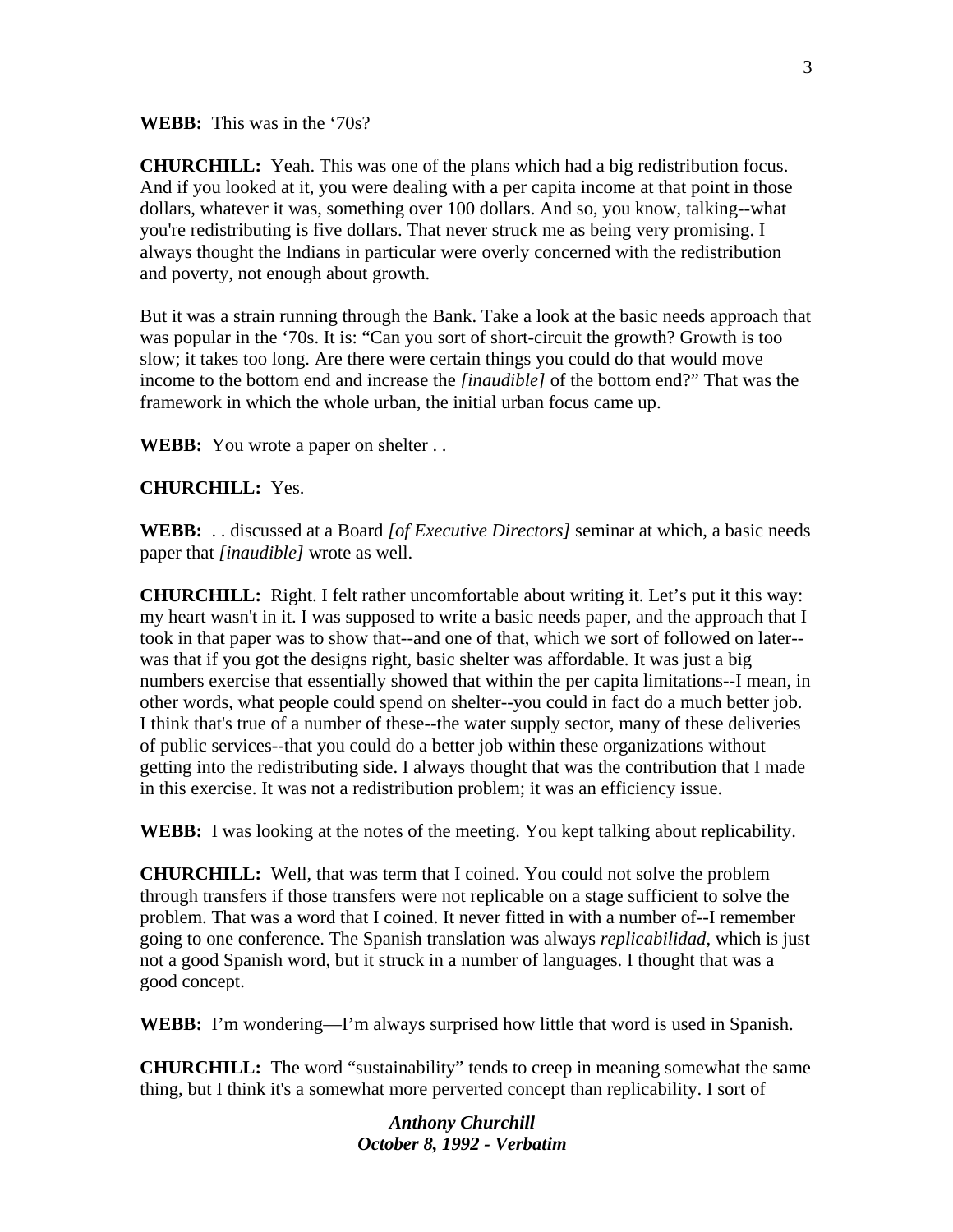always tried to use "replicability" as a concept, because when I was faced with somebody saying, "Here's the solution to the problem," I would look at him and say, "Is it--can you then scale this up to the point where you address all the problems? If you cannot, then it is not."

**WEBB:** Both financially and administratively and . . .

**CHURCHILL:** Administratively, whatever was--you see, what I would argue is that some of our early solutions on the housing sites-and-services were not really replicable. You could not scale up that effort because of the heavy involvement of public administration. And that was just not replicable on the stage at the time. We could do a nice sites-and-services project, you could get the public officials, you could get a group of people who would support that, you could do it. You could provide, in fact, fairly large numbers of housing. But compared to the demand, it was a small fraction. And the idea of a government housing department big enough to resolve the whole problem was a frightening nightmare. The only way we could justify this was, yes, it was not replicable, but it was moving towards replicability. In other words, in those early projects the first thing we had to do was convince government officials, policymakers, that in fact you could indeed lower the standards.

**KAPUR:** If you look at the, if you take a look at the literature in the '70s, the only sort of field where it was being done was the theories of public administration at Syracuse, like Jaun Minelli *[phonetic]*at the Maxwell School [both speaking at once]

## **CHURCHILL:** Yeah.

**KAPUR:** And that, of course, that sort of, if you want to say, genre of development literature, there were very few people at the Bank--you were either a technical specialist or economist--very few public administration types. I was wondering if that was—in any case, I mean, implementation has always been a different part of *[inaudible]*

**CHURCHILL:** I remember talking with Juan Minelli *[phonetic]* and some of those guys at the time, and I thought they were always a bit vague.

#### **KAPUR:** Right.

**CHURCHILL:** I was trying to pin it down, the concept of replicability, to saying that if the need was for 500,000 units and we were providing 20, could we conceive of this approach providing 500,000 units, and usually the answer was "no" because you had the constraints of public administration. And what I concluded from that was that you--the real effort was to get market support and to overcome the constraints of the market, accepting that in the beginning you could not just move to a market approach. The first thing you had to do was to convince government there was a different way of doing it, that you could lower standards, those standards were acceptable.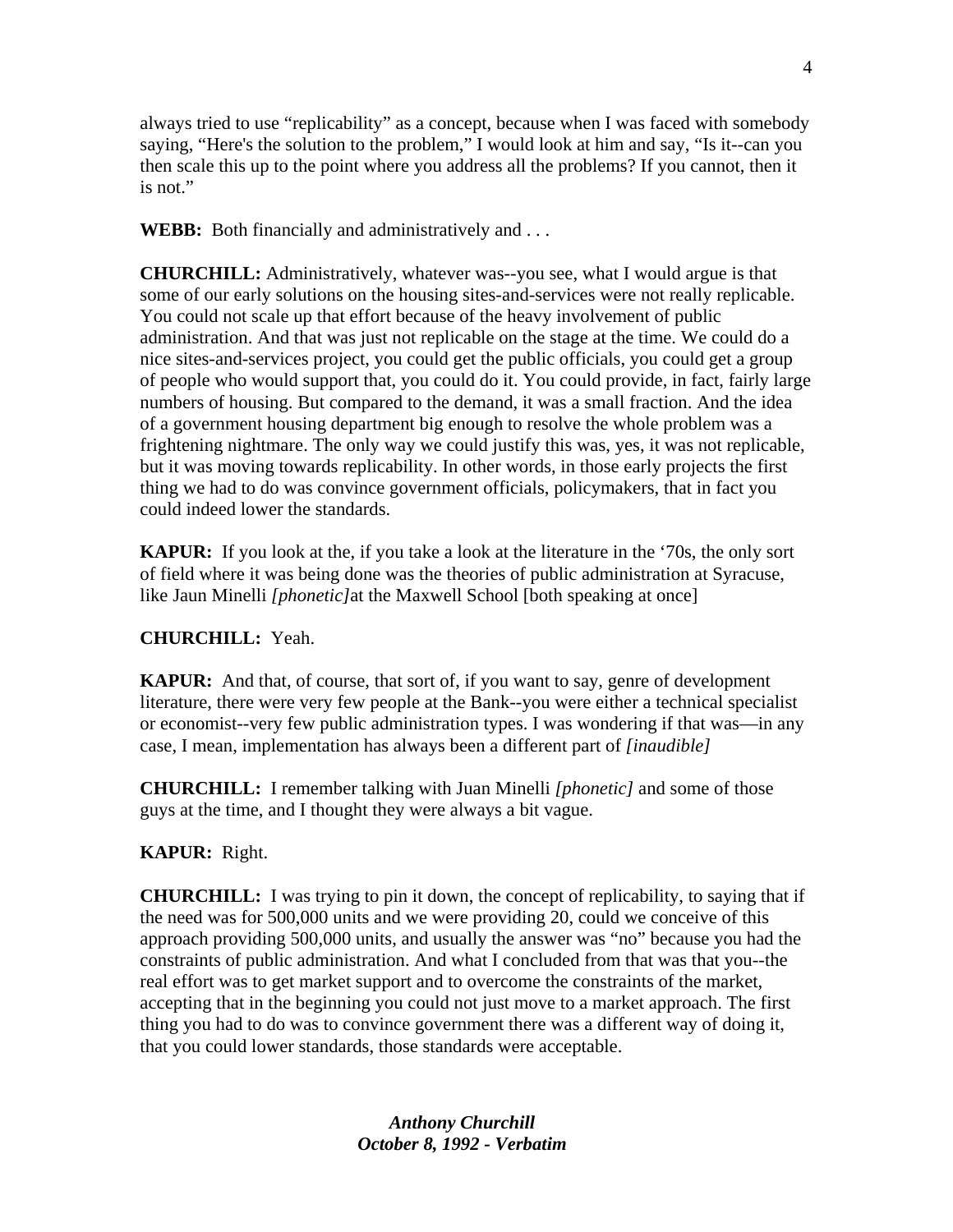See, one early project we did, the Dandora project in Nairobi, where it was seen as a home-ownership project, and the government and some people in the Bank were upset when it turned out to be a room rental project. Now, I thought that was neat because here was an example of the market at work. We were making poor people rentiers. Now they may get rich as they collect rents, right? And there is almost a prohibition against the idea that the poor folks could speculate in real estate. I thought this was neat. That was a market solution because the majority of the poor folks in Nairobi rented rooms. To the extent we were increasing the supply of rented rooms, we were lowering the *[inaudible]*

**WEBB:** Who thought up that?

**CHURCHILL:** That was the arguments we had at the time. The government wanted this as a home-ownership project.

**WEBB:** But who thought up the idea of the room rental?

**CHURCHILL:** I don't remember. I know I was involved very much in the sort of intellectual push at that time and I was arguing it, that, "So what? So what if these poor folks rented out rooms; in fact, were building rooms and then renting them out. That's where the shortage is."

**KAPUR:** But wasn't the counter-argument of the *[John R.]* Harris–*[Michael]* Todaro model *[inaudible]*, moderation, you know, the actual price doesn't care.

**CHURCHILL:** But I think that's a lot of bullshit. What we found in all cases is people do not come into cities because they're going to get subsidized housing. In fact, the majority don't. People come into cities because of jobs and income deprivation. The Harris-Todaro argument is simply one of income deprivation. It says that people are attracted into the city because of jobs.

**KAPUR:** Well, except that they modified it, the expected costs and benefits of *[inaudible]*

**CHURCHILL:** Again, I don't think that was correct. A number of studies--there was one we did in Colombia *[inaudible]* It was particularly impressive because it showed that what we were looking at--and Harris-Todaro looks at the net figures, what's the net migration--when the few studies that were done looked at both what you might call "gross migration," the number of times people came in and went back and then some eventually stayed, that the gross migration figures were something like five times the net numbers of migration. And when you think about it, if you've ever lived in one of these cities, you know that's the case.

There are very few rural areas anymore that are more than a day's bus ride from a major city. People just don't pack up and come to the city. They come and they stay with relatives for a week, two weeks. If they get a job, they stay. If they don't get a job, they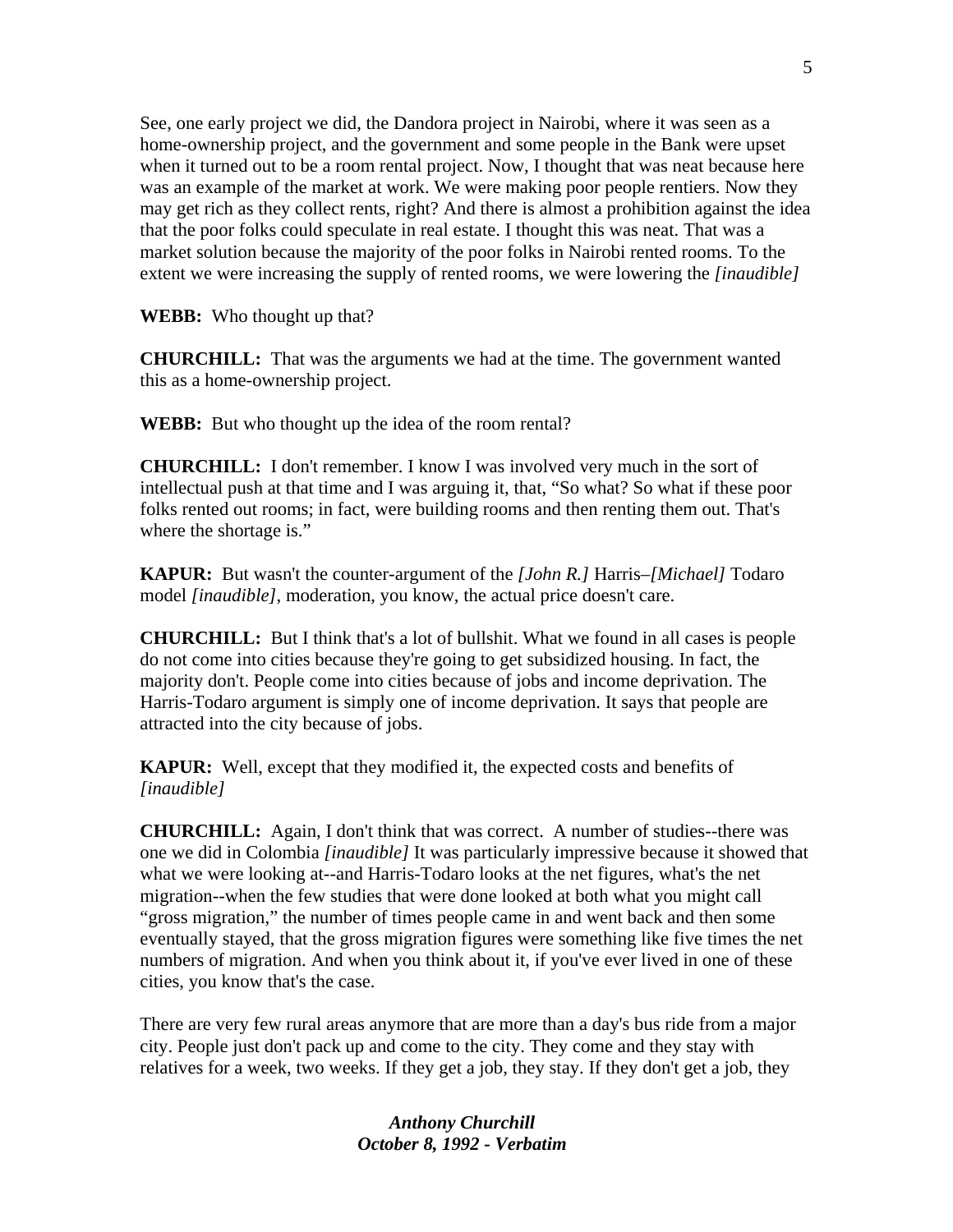go back. Or they may come as students and spend a few, you know, a few years there as a student, go back to the village, come again, depending on the job opportunities.

What I think the Harris-Todaro literature misses is the dramatic lowering of transport and transportation costs that has incurred. And you can see this if you look at some of the village studies, not just domestic rural-urban migration, but even in international migration. So in this community here where you've got, what, a couple of hundred thousand El Salvadorans, they come from about three villages. I think all--it's communications back and forth. Somebody comes, and if there's a job opportunity or there's some work, they send back for the nephew. There's tremendous rural-urban communications going on. In the case of the domestic rural to urban, the transport costs are not all that high.

So if you go anywhere in Africa—you know, even in the remotest part of Africa there are very few places that aren't a day's--hop on the back of a truck or a bus to get into the city.

**WEBB:** In any case providing public services or goods, housing, if you do believe in Harris-Todaro, it affects all those areas, anything you provide, not just--it doesn't come into the question of how you design this housing project.

**CHURCHILL:** But, you see, I would argue that--people argue about urban bias. I would argue there is a substantial rural bias in the sense that many of the legislatures of developing countries are dominated by rural interests. They may be urban people but they represent districts, rural areas. What happens is you get a very perverse kind of thing, that this rural bias in the legislature, which is sort of, "We don't want to do anything to encourage people to come into the city. We're going to spend money in rural areas." And at the same time the concept of standards of what is appropriate--because these are educated elites--is all screwed up.

Every study I've seen shows that migration is associated with investments in rural infrastructure. The more money you put into rural infrastructure the greater the migration out of that region. When you think about it, it's logical. Improving farm incomes, rural incomes, is about having more and more food being grown on the same land with less and less people. Development's about less people being required in agriculture. That's behind it all, if you think about it. And what we're talking about here is in this whole period, the '70s and '80s, massive rural to urban migration taking place in response to growth. In the '80s it slowed up a bit. The growth slowed up so did the rural-urban migration. But in Latin America you've reached the point where most people live in the cities now, and urban growth is the result of natural increases in cities.

But we were struggling with these concepts at the time, recognizing and feeling uncomfortable about many of the projects that we are doing were not replicable in the sense that *[inaudible]* but we saw it as a way of moving towards market solutions.

**WEBB:** When you--do you remember the history of sites-and-services? Where did the idea come from to begin with?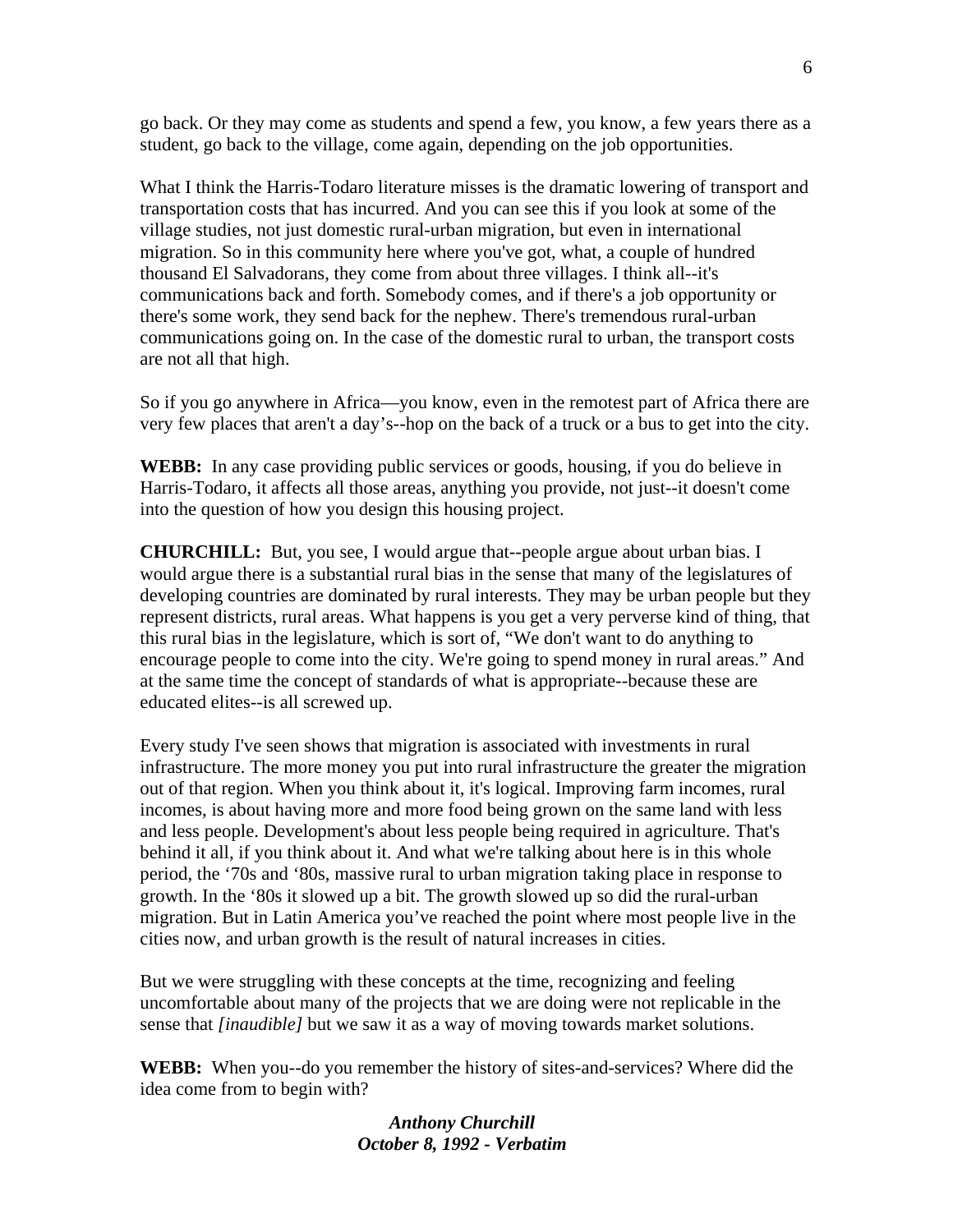**CHURCHILL:** I think one of your countrymen was involved.

**WEBB:** Is that right?

**CHURCHILL:** Yeah. One of the early sites-and-services projects came out of Peru or Chile; there were some experiments in this, I believe, in India.

**WEBB:** There was an Englishman called *[John F. C.]* Turner, who has written a lot about this.

**CHURCHILL:** Yes, Turner was very instrumental, but he was in Peru, I think. That's where he got this . .

**WEBB:** He was there in the '60s.

**CHURCHILL:** Yes, and it comes out of that kind of a Turner philosophy. I was at the Habitat Conference in '76.

**WEBB:** Bill *[William]* Mangin—does that name ring a bell? He was also there.

**CHURCHILL:** Yes. These were anthropologists, architects who were sort of saying you could design adequate shelter within the economic constraints.

**WEBB:** Yes. And that--those ideas percolated through the Bank?

**CHURCHILL:** That was very much part of it. We had Turner here.

**WEBB:** In the '60s or the '70s?

**CHURCHILL:** In the '70s.

**WEBB:** Mid-'70s?

**CHURCHILL:** It goes back, I would say, to about '72.

**WEBB:** Really? Turner would have been here in the mid-'60s.

**CHURCHILL:** But they were very influential. We had a number of young people who came out of MIT *[Massachusetts Institute of Technology]*.

**KAPUR:** In Urban?

**CHURCHILL:** Yes, where—what was his name; professor from Venezuela-- [inaudible] but he had a group of students there. Praful Patel here in the Bank was one of his students. Roberto Chavez. There were several others that we had who were very much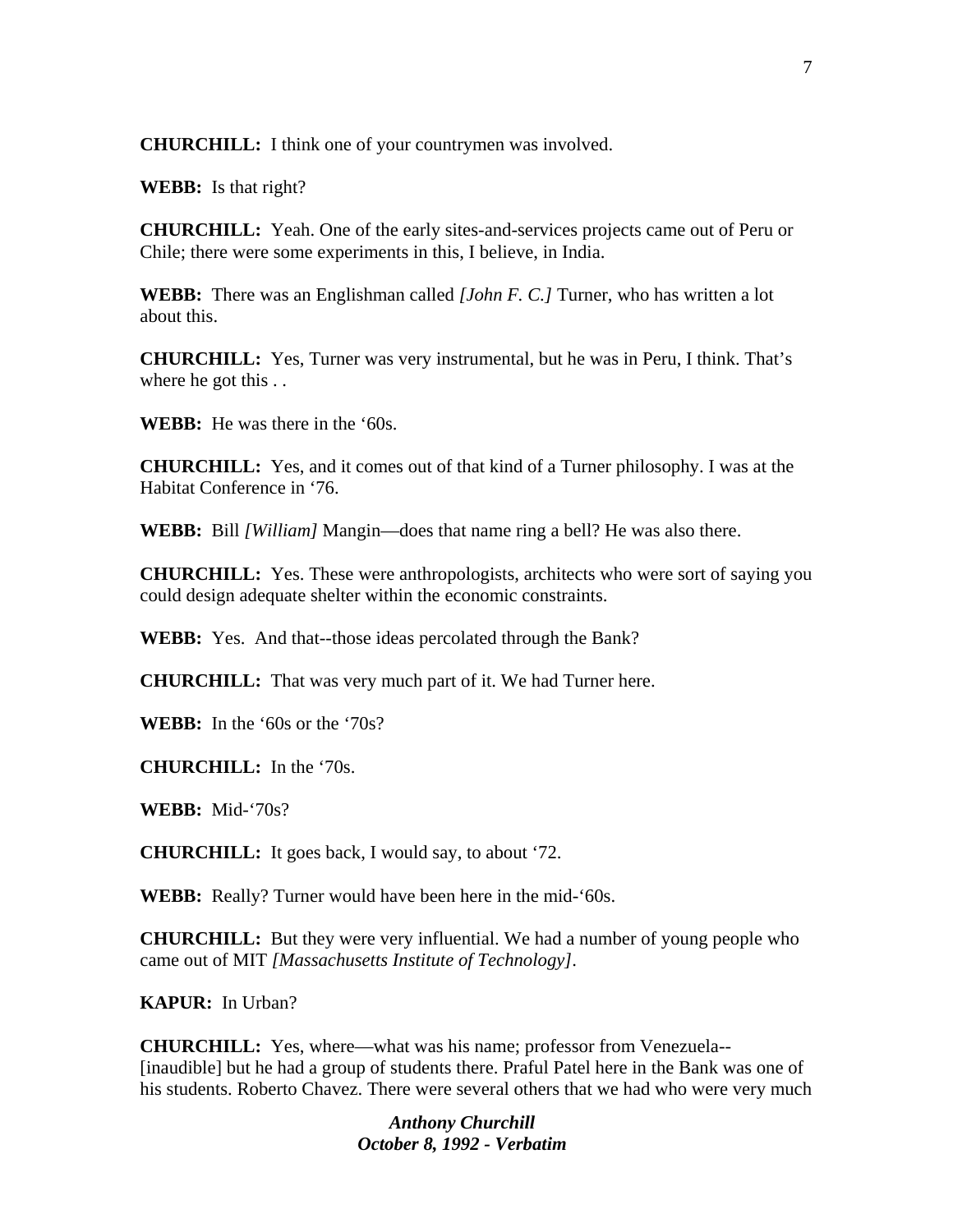in that experience, coming out of Peru, John Turner and some of those others who were working on it.

**WEBB:** And who—with whom would they have been interacting, interfacing in the Bank at that time?

**CHURCHILL:** It was Kim *[Edward V.K. "Kim"]* Jaycox, myself, and Harold Dunkerley.

**WEBB:** Because the urban projects come . .

**CHURCHILL:** In '73.

**WEBB:** Oh, in '73. Because you said '72 before.

**CHURCHILL:** '72 was special projects, and in '72 I think was the mission to Indonesia where they got the guys out in Jakarta to try and wrestle with urban development. The problem was that--this was under Bob *[Robert]* Sadove--that they were far too complicated. When Kim and I came into this, we saw our job as just to simplify these concepts. These guys had grand strategies of urban development and housing and everything was related to everything else and we were just simply unable to get off dead center. The projects were too complicated, *[inaudible]* and so on. And one thing that came out of this was the Kampong Improvement projects in Indonesia.

**WEBB:** The idea was [inaudible]

**CHURCHILL:** Yeah, where people saw that this looked like something that was working.

**WEBB:** It wasn't called sites-and-services?

**CHURCHILL:** No, this was Kampong Improvement which we then later called slum upgrading.

**KAPUR:** Like the one in Calcutta.

**CHURCHILL:** Yeah, the Calcutta project and *[inaudible]*

**WEBB:** So really you were doing slum upgrading maybe before sites.

**CHURCHILL:** It was more or less simultaneously. These were not different concepts. We saw this as two different approaches. Slum upgrading focused very much on infrastructure whereas the sites-and-services on new shelter.

**KAPUR:** I'm sorry, I--when you first spoke on the shelter paper, you said that when you wrote it you were somewhat uncomfortable writing it. Why was that?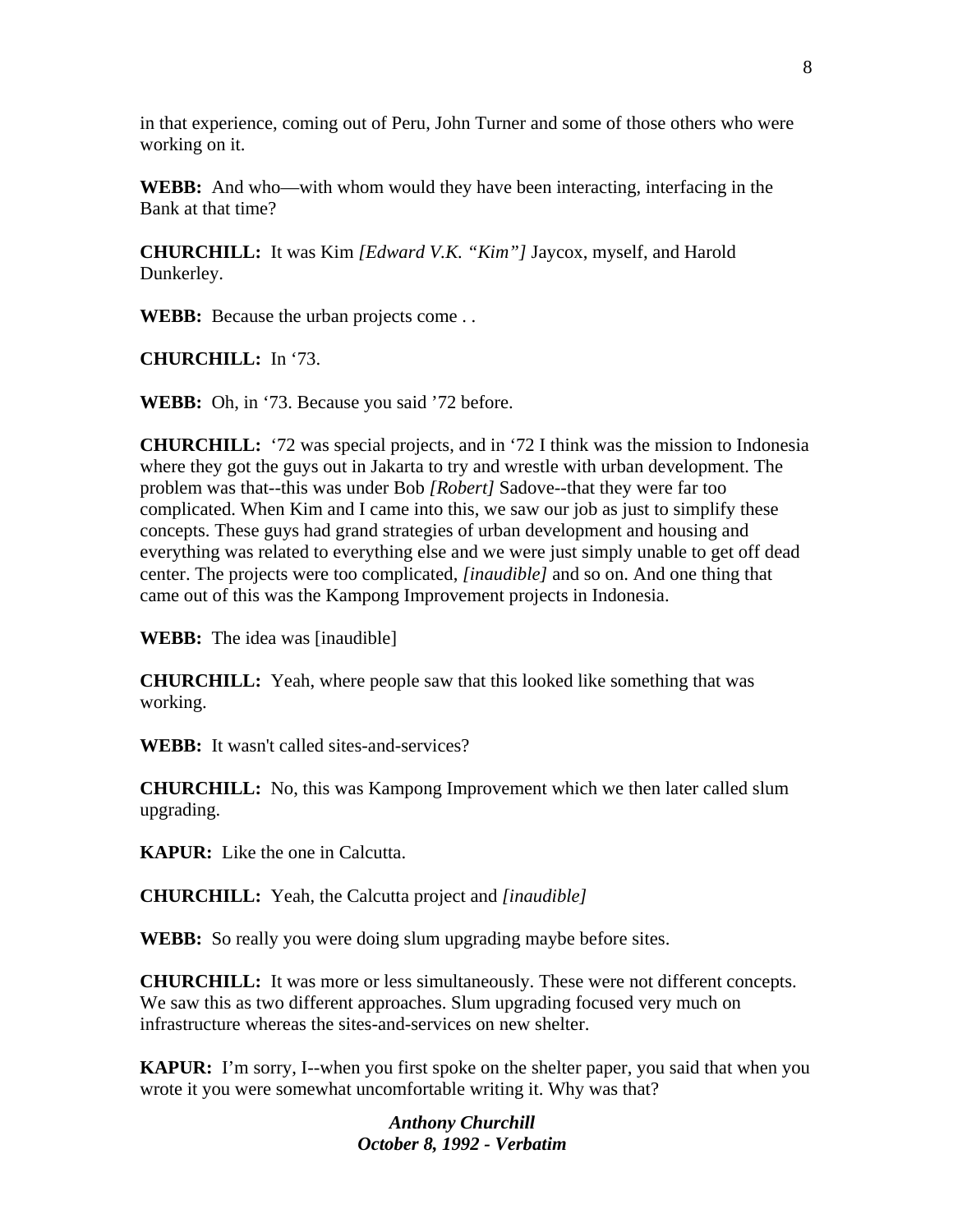**CHURCHILL:** Because I saw this as part of Mahbub's *[ul-Haq]* more general redistribution. Basic needs had a strong redistribution focus, and at the time I felt that redistribution was a real loser in most of these countries, that it was not the way to go. With a hundred dollars per capita income, no matter how you redistribute it, it's still a hundred dollars. The issue is one of growth.

But what I saw it as--or what I tried to do in that paper and some others--was to show that you could dramatically improve the services people were getting for the same amount of money if you did it differently. You can see this in the water supply sector. Again, in water supply you had people who were paying three dollars a gallon for water when you could show that the right kind of pipes and distribution system you could get that down to thirty cents. But it was a question of how did you organize it. It wasn't the poor didn't have the price for that. In fact, they were paying large amounts for inferior shelter and inferior services.

**WEBB:** The picture that I get from the airs is that the Bank, going into sites-andservices and slum upgrading and other these general areas, particularly those two, and getting into kind of swampy ground that, running into new kinds of problems for the Bank, dealing with local organizations rather than government agencies, the land value appreciation problem and how you manage that.

**CHURCHILL:** That's true. [both speaking at once] land registration.

**WEBB:** And beginning to deal with NGOs *[non-governmental organizations]*. And it seems as though it was a sort of learning experience for the Bank for much of what it is now talking about. Is that the way . . .

**CHURCHILL:** That's a good way of putting it. We did that deliberately. We had long discussions about what we were getting into, and we looked on many of our interventions here as part of a series.

It was clear that first Dandora project was over-designed and so on.

#### **WEBB:** Dandora?

**CHURCHILL:** Dandora in Nairobi. It was clear from the beginning that this was an over-designed project. But we said, "It puts us in with the right officials." We were going to lean on them on the right kind of issues, and it gets the Bank into something that we knew was going to be messy.

The--partly it was salesmanship. Kim was very good at that. You know, we made everybody believe we were solving this problem when we really knew we'd put our foot in a very messy business, but we felt that's where the Bank should be, that this was not a simple solution. We--the first sites-and-service project just simply revealed another set of problems that had to be dealt with.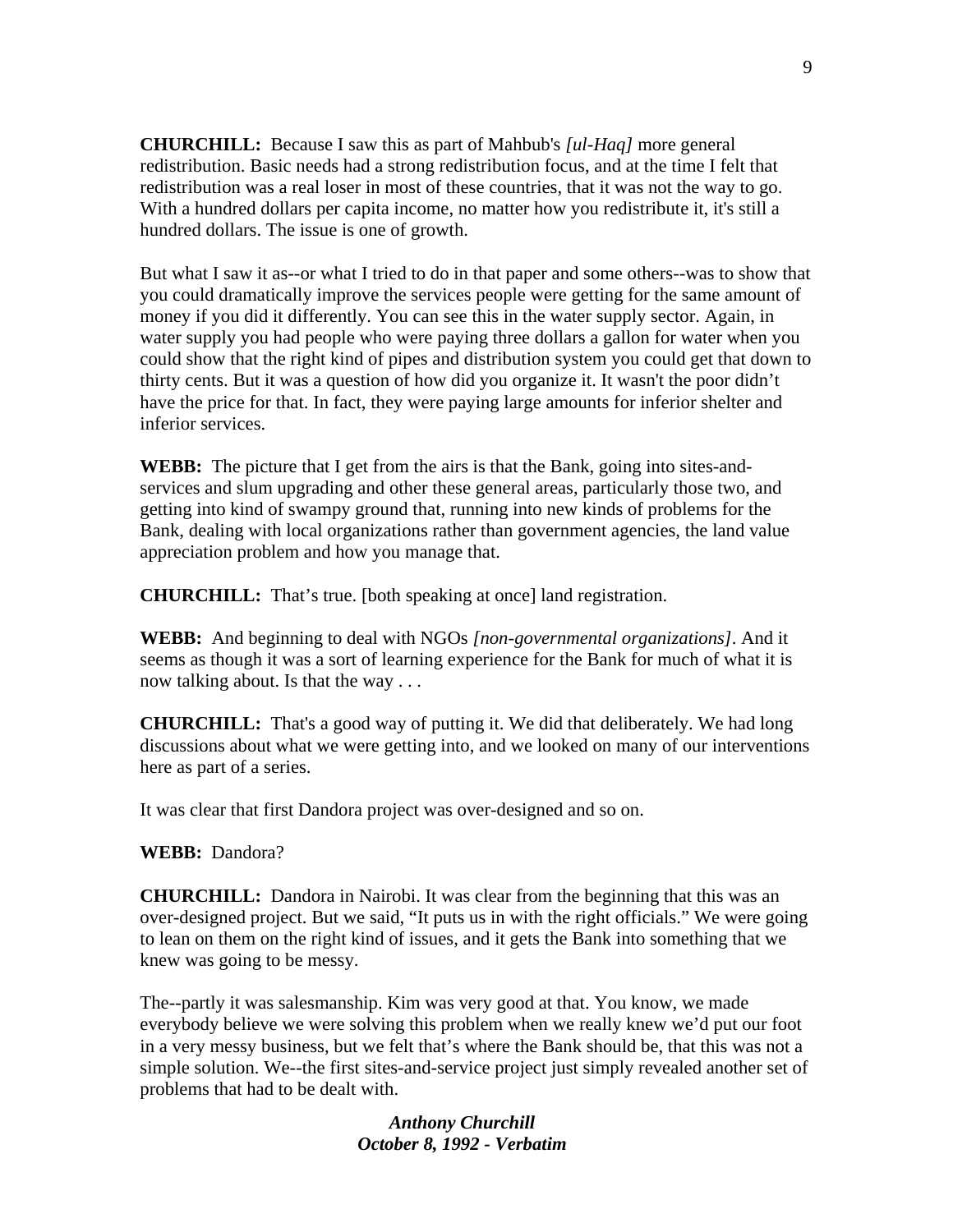You see, in most of the sites-and-services projects we found that you immediately came up against land tenure, the whole land tenure system when it came to replicability. To do this on any scale, you could not spend two years negotiating with the government over a parcel of land on which to build sites-and-services. This had to happen spontaneously, as it was happening in some cities.

It was interesting. I remember looking at one contrast, Bogota and Cali. Now in Bogota almost all of the new settlements were in what would be called illegal settlements--which is very typical of most of Latin America--illegal subdivisions, where somebody with a dubious title or who knows what subdivided the land, provided some minimum services, provided a chit of paper which was of dubious legal value but at some point in the political process, maybe ten years from now, it would acquire--you know, that's the typical Latin America. But Cali is an interesting city. Cali was one in which almost all of it was by invasions, and some of them are what you see around Lima. The difference was that the public sector owned the land. In Cali almost all of the land around the city was owned by the municipality or by public bodies and the only way that could be alienated was through invasions. On the other hand, almost all the land around Bogota was in private hands, so if you had a big piece of land out there on the outskirts of the city, you could see them coming towards you, and your choice was, you know, "Do I get in the game, or do I get run over?" And most people chose wisely to get into the illegal subdivision business, as you have in San Paulo and many other cities. It was when the government owned the land that you had invasions.

**WEBB:** Right. Which was more the case in Lima.

**CHURCHILL:** Yes. If the land was owned by private people, private people said, "Hey, you know, let's subdivide and make some money on this. They're coming anyway." Sao Paulo is another example.

**WEBB:** It's interesting what you say about the gradual legalization because I just was talking to a fellow of mine *[inaudible]*, who owns this private sector subdivision, talking about loopholes and what it costs to compete. And I was trying to explain to him that as far as I understand, the reality was not black and white but gray and . .

**CHURCHILL:** Gray. A Wall Street concept.

**WEBB:** . . most businesses were started--even foreign businesses--without all the papers signed and then. So that sort of shook him up. [all speaking at once]

**KAPUR:** *[inaudible]* Rockefeller Foundation and it's great [all speaking at once]

**CHURCHILL:** I remember visiting in San Paulo, and Hollis Chenery's daughter showed me around the slums. She was working as a nun in the slums.

**WEBB:** I had forgotten that.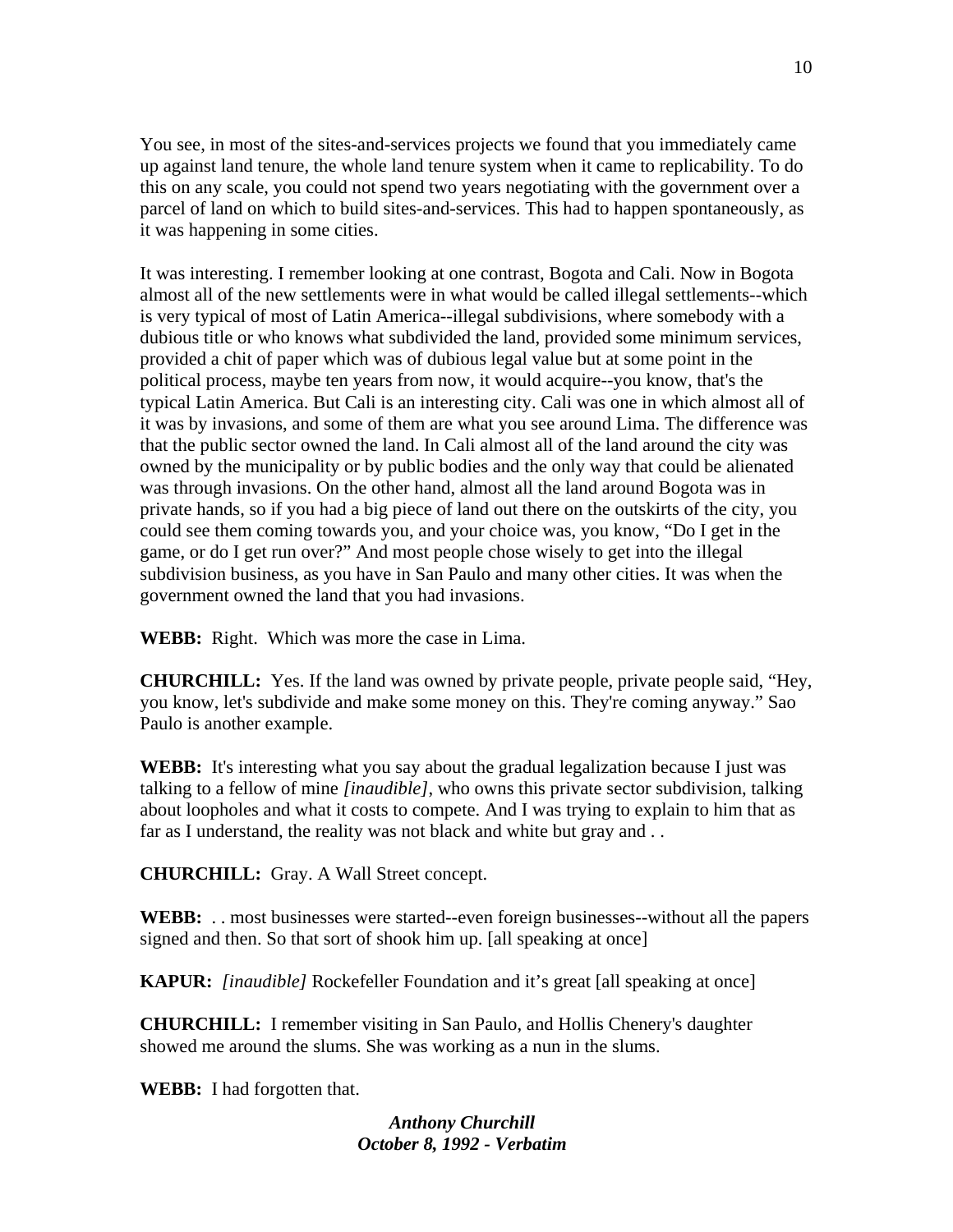**CHURCHILL:** Yeah. Holly took us, Hollis and I together, and we spent about three days looking at the slums of Sao Paulo. On Sunday morning throughout the various sort of crossroads or significant points, and there would be Volkswagen busses filled with guys standing outside with bits of paper and diagrams and saying, you know, "Come out and visit Happy Acres out here on the edge of town. A free ride out. Come and look at the real estate." So we went on that. We looked at some of those. And what they were, these were on the fringes of the urbanizing area, and they were square, you know, four stakes in the ground, and you went and you bought. You put so much down and paid on the never-never term, and you got the area between those four stakes. Some of them had put in some—sort of a bulldozer had run through and put a road in. A couple of them had water towers where there were some sort of community water services. There were a variety of, you know, model A, B, or C types of things. Tremendous vibrancy about the whole business.

And when you inquired did they have the title, "Yeah," they had a title.

Did they have a subdivision license?

"What's that?"

And, you know, what sort of a title was it?

Well, it was a pretty vague title, but these people were getting a piece of paper from these developers.

And, of course, ten years later these places were booming suburban fringe communities, and any politician who wanted to get elected, you have to go in there and say, "Look, you elect me, and I will legalize your tenure."

What was noticeable about these communities was the lack of public services and the inability of public services to keep up and the schools. The water supply, very primitive. The roads were essentially not there. The transport wasn't so bad in that you had a lot of informal taxis and busses and trucks. But impressive in sort of the dynamism of these growing communities.

**KAPUR:** How did you feel sort of operationally as one looked at the urban areas, massive and vocal politics, and yet organizationally, of course, the state of the Bank was very much defined by the mission approach and so on and so forth, as to whether you felt the need that one has to be more at the site or more hands on, be there all the time to make sure things move because of the messiness?

**CHURCHILL:** Yes, we were young and missionaries. Most of the people who were in this were young. Most of them the rest of the Bank looked on as being slightly weird. We probably had a higher proportion of beards than the typical World Bank group. Most of them were young, and most of them very enthusiastic. The rest of the Bank didn't know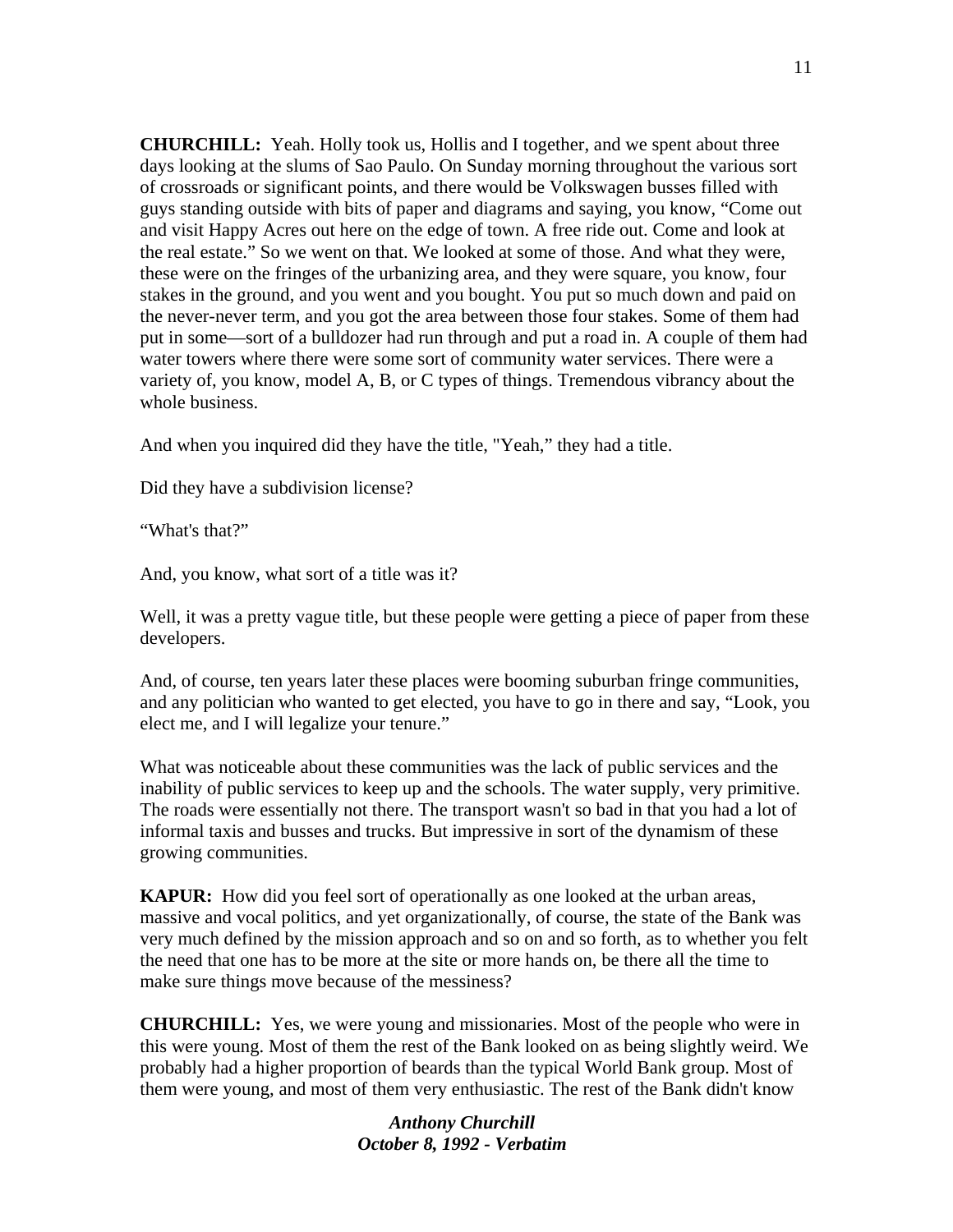quite what to make of this, but they were the hands-on type. You know, that created later problems because these were people who identified with the projects very strongly. They identified with the people involved in these projects and didn't always get the government's blessing; you know, "It wasn't necessarily the government's project; it was the people's project." So you sort of had scenes of World Bank staffs meeting after midnight in strange places with the local community to discuss their problems and needs.

**WEBB:** Especially where? In Latin America?

**CHURCHILL:** More the Philippines, Calcutta. Meeting with the basti brothers in places to get a real sense of what it was they needed. We had guys who were out there who were, sort of went native on us, identified very strongly with the people they were trying to help. Sometimes that got in the way of—they were strong advocates, a lot of enthusiasm.

**WEBB:** Was it something like that in the early rural development projects?

**CHURCHILL:** No, I don't think so. I don't think they had that same—because, first off, in the rural areas, at least in those days, they tended to get a lot of what I would call professional colonialists out there. Agriculture was dominated by guys who had been thirty years in the colonial service working in agriculture, agricultural areas, whereas in the urban the average age of these guys was nearly ten years younger than the typical Bank staff, and that brought up a whole--we rubbed against the culture of the Bank, created some frictions.

**KAPUR:** So would that mean that the Bank effectively ...

**CHURCHILL:** I think we affected the Bank. I really do. I remember when McNamara retired, I got a copy of his speeches--usually when presidents retire they put together a volume of his speeches--and he wrote on it to me, "Thanks for turning dreams into reality" or words to that effect. "You guys took some ideas and dreams and made them work."

**WEBB:** Yeah. Mm-hmm.

**CHURCHILL:** You know, I think we did do. We didn't succeed; the problems are still with us—there's no question about it--but I think we did take some concepts and ideas and turn them into Bank-able projects.

**WEBB:** You were really charging on two fronts, getting things *[inaudible]* country, but it seems you also had the Bank itself at the time, procedures, regulations . . .

**CHURCHILL:** Yes, but we were a centralized department. The Bank had moved to a more regional structure, so the region: "Who are these funny guys *[inaudible]* doing these projects?" We did get very good support from McNamara, right from the top--not necessarily from the rest of the Bank but McNamara. And leadership counts. We were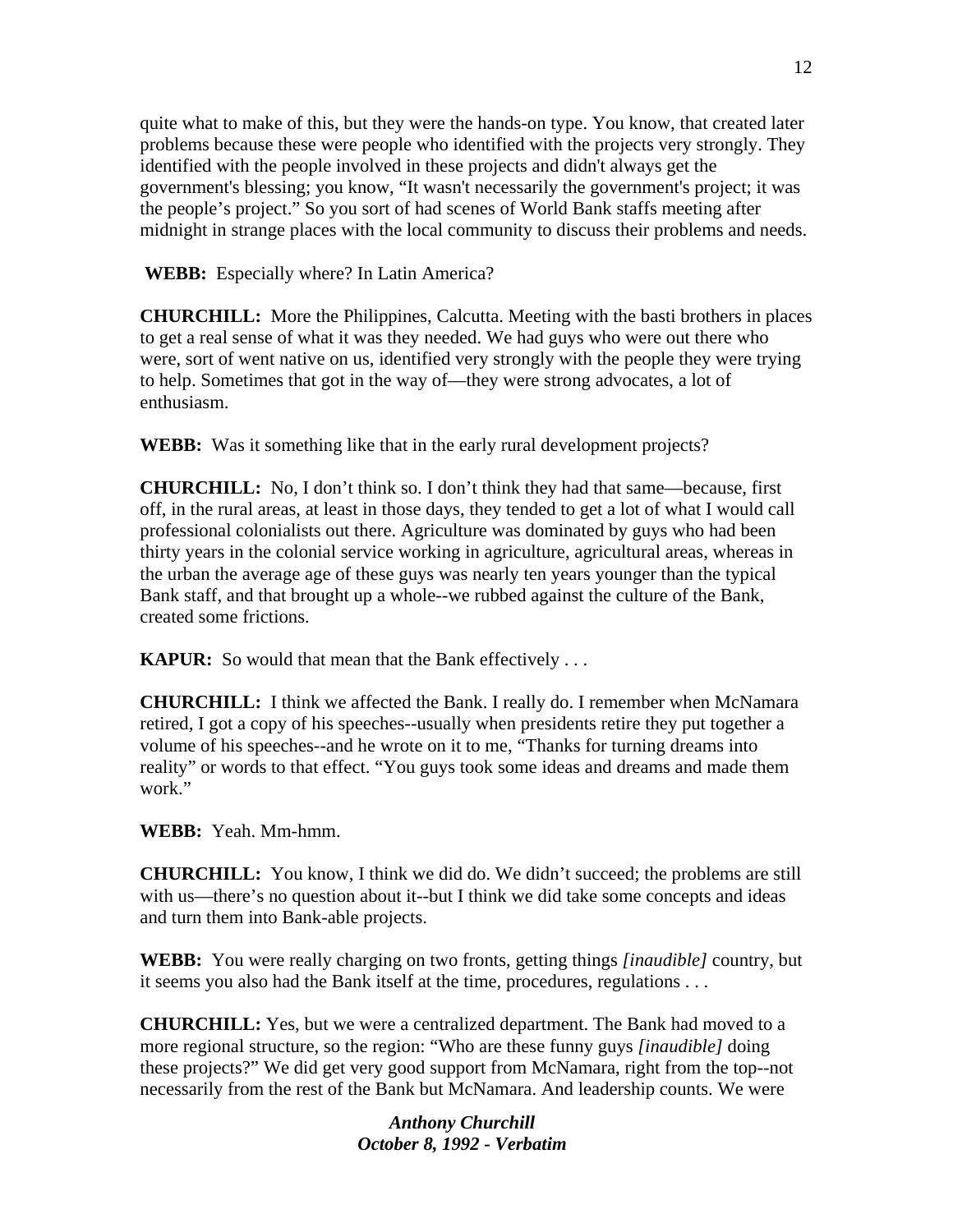getting twelve or thirteen new staff members every year, the kind of budgets and support to push ahead on this.

**WEBB:** In urban projects, you start analyzing—because presumably they began to be generated within the regions.

**CHURCHILL:** Most of them, yes.

**WEBB:** So you had a flow of projects coming out of your own center and then this other flow which developed. How did that work? Were they rather similar? Did they borrow from you?

**CHURCHILL:** We had interchanges of staff. People started to move into the center and then moved out to a regular Bank stream. The fact that we had a lot of bright young people who got promoted--if you look around the Bank today, I did a count at the time of the last anniversary celebration where I think there were forty people in the front of the telephone book who were with us in the original urban projects, and now they're either directors or division chiefs. That's impressive. We had a lot of bright people who moved on, but did well within the organization.

**KAPUR:** When you look at these public sector, or mainly local *[inaudible]* counting this sites-and-services concepts *[inaudible]* and the Bank's own procedures had these things on cost sharing and local cost financing . . .

**CHURCHILL:** It never got in the way. [both speaking at once] Never got in the way.

**KAPUR:** How was that *[inaudible]*

**CHURCHILL:** The Bank lends for local expenditures. We have done for . .

**KAPUR:** [all speaking at once] must have limits, right?

**CHURCHILL:** Yeah, but they never got in the way. In fact it was recognized that limits would be fairly high on this type of projects.

**WEBB:** Were there an explicit decision at some point that would make it a little more flexible for these projects or it just . . .

**CHURCHILL:** It sort of happened.

**WEBB:** Sort of happened?

**CHURCHILL:** Yeah. I don't think there was an explicit decision, but it sort of happened. And we had--at the time, you know, I remember some conversations that Kim and I had on this was that we recognized that if this was to be successful within the Bank, it would have to be regionalized. And we set out right at the beginning: we were going to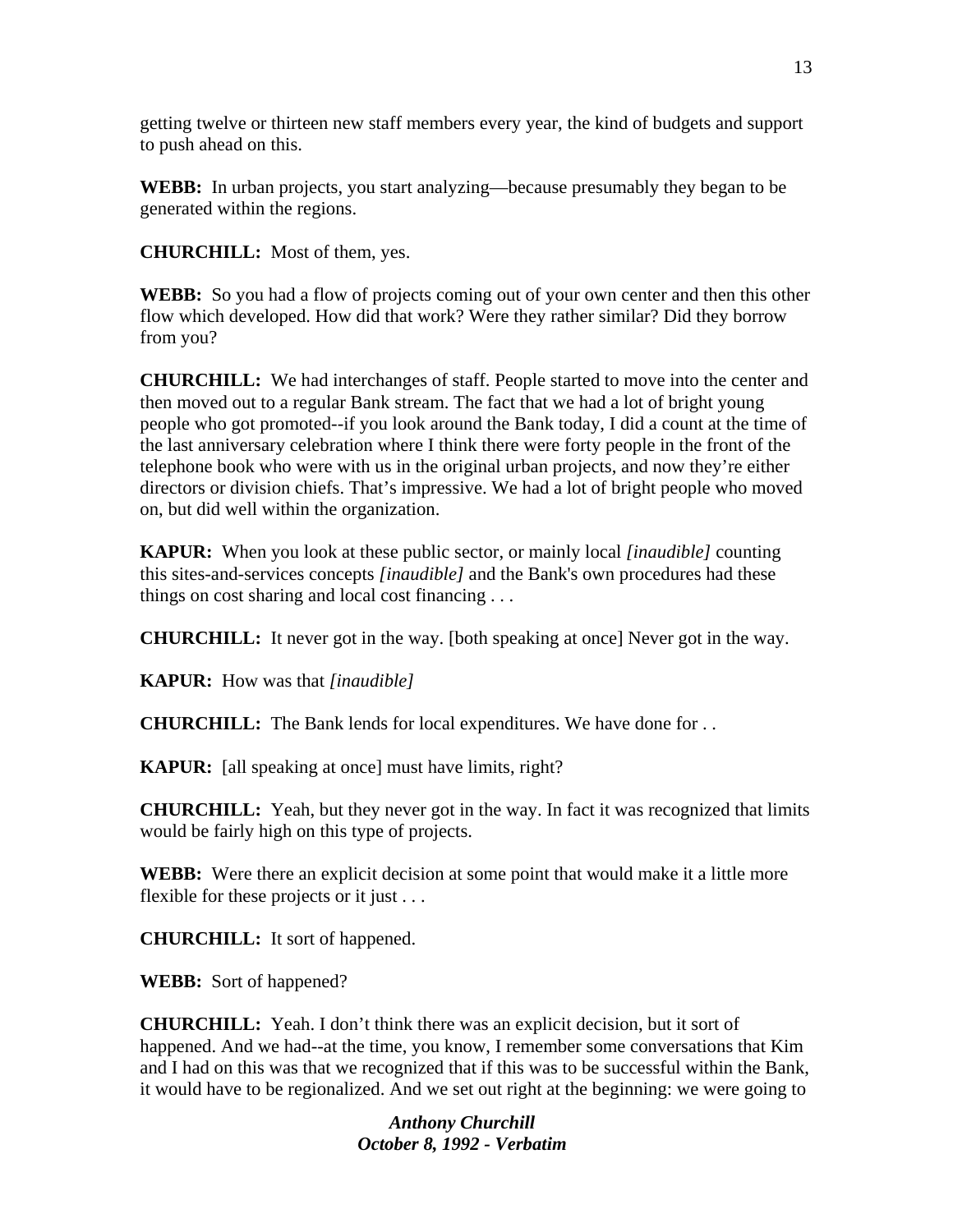make this thing grow, and we were going to regionalize it. And everybody knew that. So I said, a sign of success is—and I told the division, "The sign of success is when that region out there wants you back." And that started to happen a lot sooner than we expected. And we went from 120 higher-level staff at the center to a completely regionalized group by the end of three years. That was a deliberate decision.

**WEBB:** Did it fold? What was it . .

**CHURCHILL:** Well, we set up divisions.

**WEBB:** You set up divisions.

**CHURCHILL:** We had the LAC *[Latin America and Caribbean]* division. We said, "They're ready to go to the region," and transferred them to the region.

**KAPUR:** To LAC projects, the Asia projects.

**CHURCHILL:** Yes, that's right. They were all regionalized in a three year period.

**WEBB:** Oh, I see. Very little transfer. But you still had your core staff.

**CHURCHILL:** We had a small core staff. It wound up I guess about '82, the core.

**WEBB:** You were still there then?

**CHURCHILL:** Yeah, I was the director of that. I became director in '73, and I essentially saw the regionalization process through. But that was a decision we'd made back in about '74, that we were going to move towards a divisional structure that would then allow these divisions to be spun off into the regions.

**WEBB:** And how did the—I mean, you have this--here's a question of replicability, but within the Bank. How did that work, because you've started out with a small group of highly motivated people, you say, and you've got a lot more control, and you've got things working, but once they're spread all over the Bank, how did that work?

**CHURCHILL:** It didn't hold together as well as we had thought it would.

**KAPUR:** Through the next decades?

**CHURCHILL:** Yeah. In fact, the next decade was something of a lost decade. Many of the people who were the leaders, the motivators of this, moved on to other things and we had something of a hiatus.

**KAPUR:** One thing which struck one in the twentieth anniversary *[inaudible]* you mentioned, if you look at cost of the Bank's share, cost of projects, in the first decade, in the second decade actually declined. It struck us as a bit paradoxical that, given, of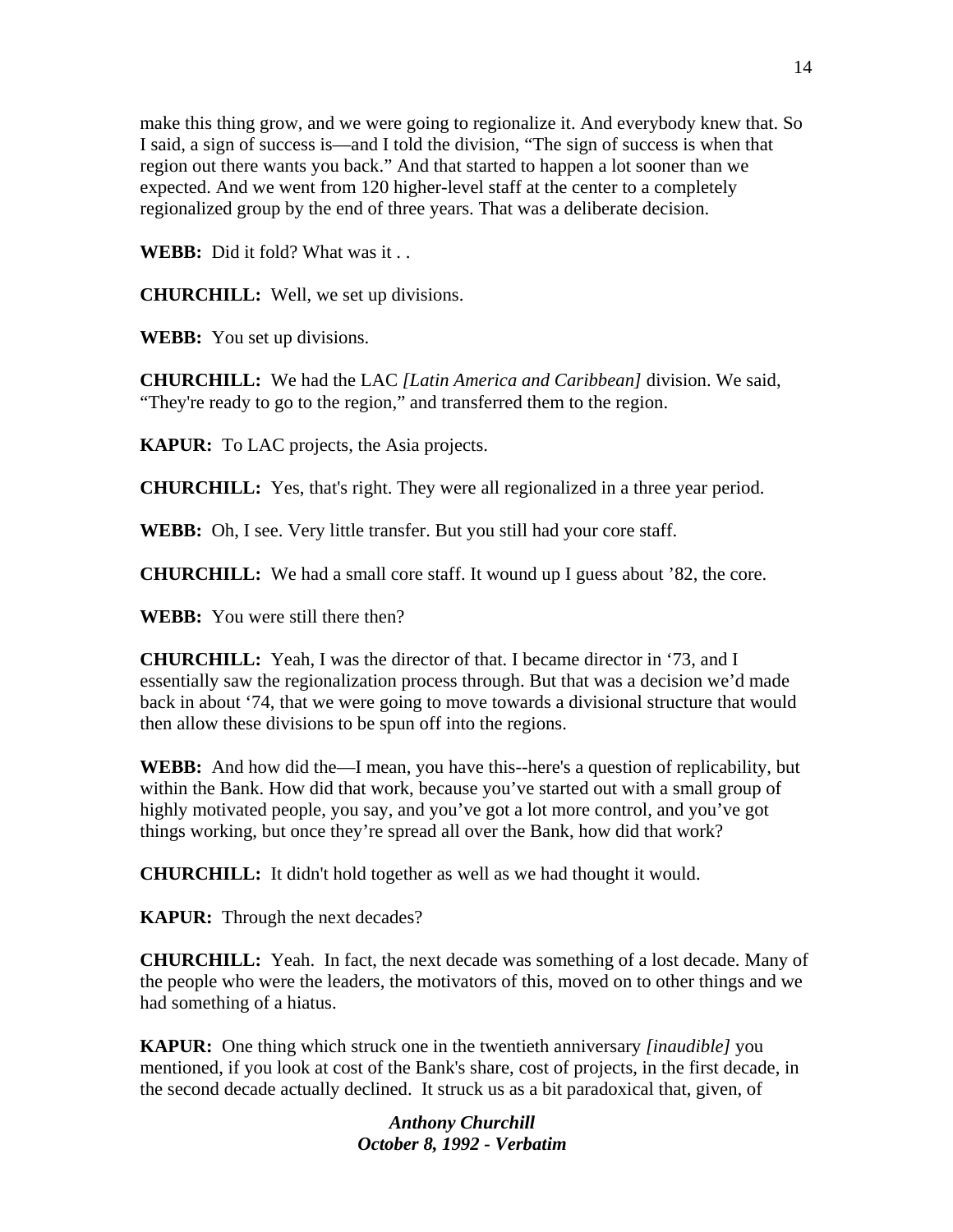course, that fiscal problems in countries were more acute in the second phase of sitesand-services.

**CHURCHILL:** Well, I know in the case of urban, we were looking at this as, "How do you make these projects the country's own projects?" The Bank could only be a catalyst in that sense, so the extent to which you could get local money coming into it was a sign of success. The more the local guys were ready to play the game the more you were obviously selling something they wanted.

We saw those first projects, as I said, as something of demonstration projects, recognizing that they were not perfect. There were a lot of weaknesses there, but I recall many a visit where, taking public officials and others around to these new communities, where these same public officials were impressed to see what was happening. The same internal *[inaudible]* as that trip to Sao Paulo with Hollis.

The fact that his daughter was involved in this of course made it very important for him. The trip was something of a reconciliation between father and daughter because he was pretty pissed when she went off and became a nun. He was not happy with that. But when he saw what she was doing, the satisfaction she was getting out of it, he changed his mind. And it also got him interested in the urban issues because he, as well as many other people, saw these urban slums as blights on the face of the earth and on the cities. And when he actually got out there in these communities and he met some of the people, talked with them, what they were doing and why they were there--this example I gave you earlier about going out on Sunday morning and looking at the real estate salesmen out there--this really impressed him. There are real economic forces working.

**WEBB:** What year was this?

**CHURCHILL:** '73, or was it '74. That helped us get the steam up for the speech in '75 at the annual meeting.

**WEBB:** This was the launch of the urban policy.

**CHURCHILL:** Yes, that's right. And we got Hollis behind this. It would be--before that, '74, that's right, or in early '75, when we were working on the speech. And we got Hollis's enthusiastic support for this effort.

**WEBB:** But at the beginning you talked about the '80s, the interruptions in all of this because of the crisis and the collapse of the economies *[inaudible]* put aside the work on poverty and redistribution *[inaudible]* really have to do with the design of things that were being done anyway. Couldn't a lot of that have continued in the '80s as well?

**CHURCHILL:** It did continue but without the enthusiasm. What you had was in many- of course, structural adjustment was the big thing.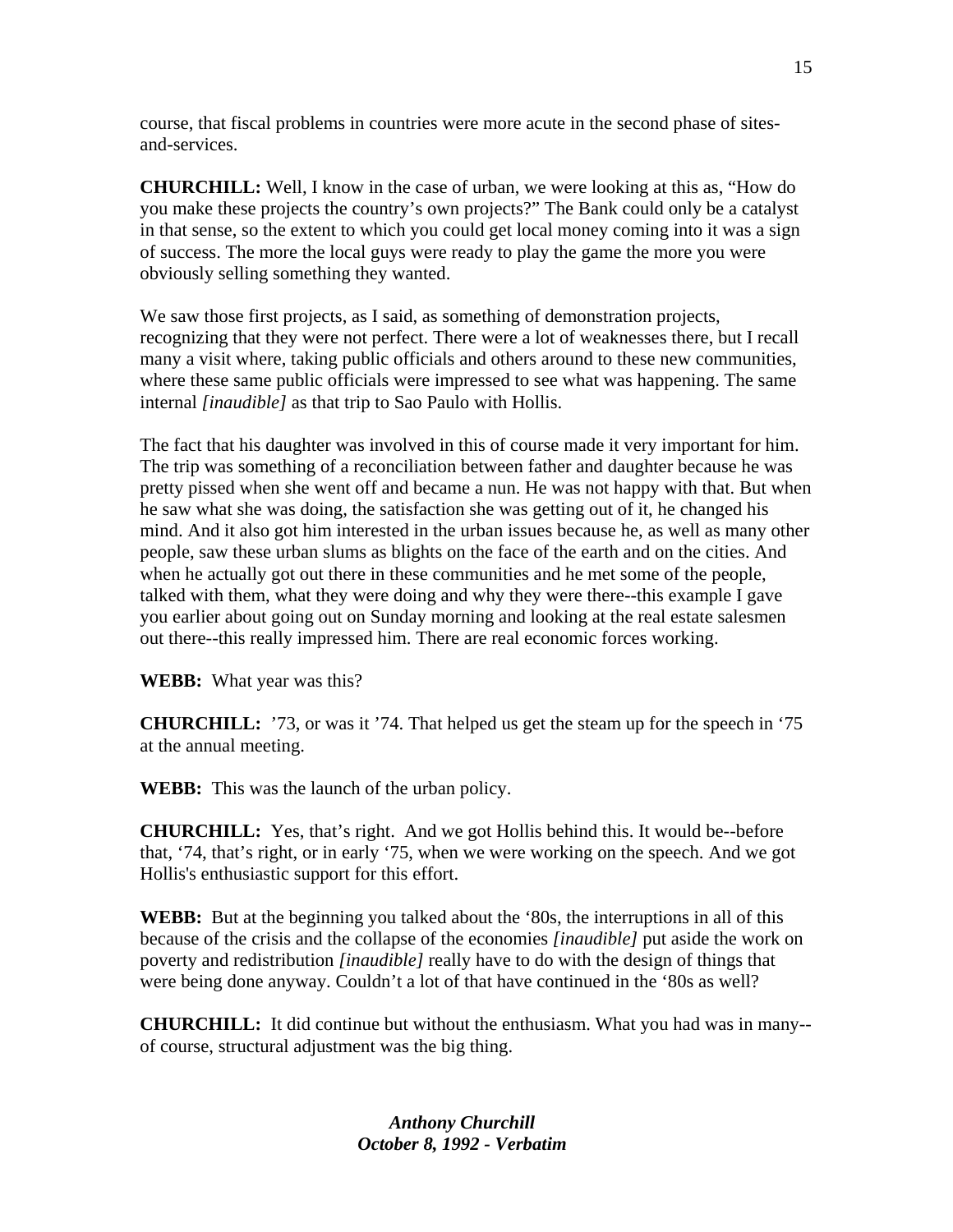**WEBB:** But it almost seems there was even more rationale for, in a sense, a lot of what you were proposing in the '80s.

**CHURCHILL:** Yes, we thought that too. What you were getting into was the structural adjustment business which required changing in the way in which the public spent its money in important ways, the lessons that had come out of this upgrading and sites-andservices experience ought to be applicable. And I must admit I was disappointed at what did happen to the urban, that we were unable to sustain that.

**KAPUR:** Did the reorganization affect that implementation because, between '82 and '87, and '87 and '92, in those two periods, is it your sense that the . . .

**CHURCHILL:** Well, what I see happening now is many of those ideas are now in the mainstream of the Bank. Perhaps I was a bit impatient, hoping that it would be sooner, that now the kind of things we were doing in urban areas made perfectly good sense, we're focusing a lot more on market intensive options, and that's right. And it should be. There's no way the Bank can provide the funding for the expansion of a city. It's too big. The best we can be is a catalyst, trying to push certain crucial ideas, crucial institutions.

**KAPUR:** In the urban sector as it's constituted today *[inaudible]* 

**CHURCHILL:** Yes.

**KAPUR:** That you don't see much in site-and-services?

**CHURCHILL:** No, because the focus is much more on urban management, how do you manage the urban area. And that's something I was involved in, all that. You look at the early Calcutta projects, Calcutta I and II, those were essentially urban management projects, and we ran into a lot of flack on those from Bob *[Robert]* Picciotto's unit saying these are Christmas trees, in terms of lots of lights and balls and ornaments.

**WEBB:** The sites-and-services?

**CHUIRCHILL:** Well, you know the Calcutta project where we *[inaudible]* everything from municipal tax collection to garbage collection, services. It was a municipal management project.

**WEBB:** And that was the term applied to that . . .

**CHURCHILL:** Yes, lots of advice on Christmas trees.

**WEBB:** Was it an exaggerated case or *[inaudible]* 

**CHRUCHILL:** There were a number of projects where I thought that . .

*[End Tape 1, Side A]*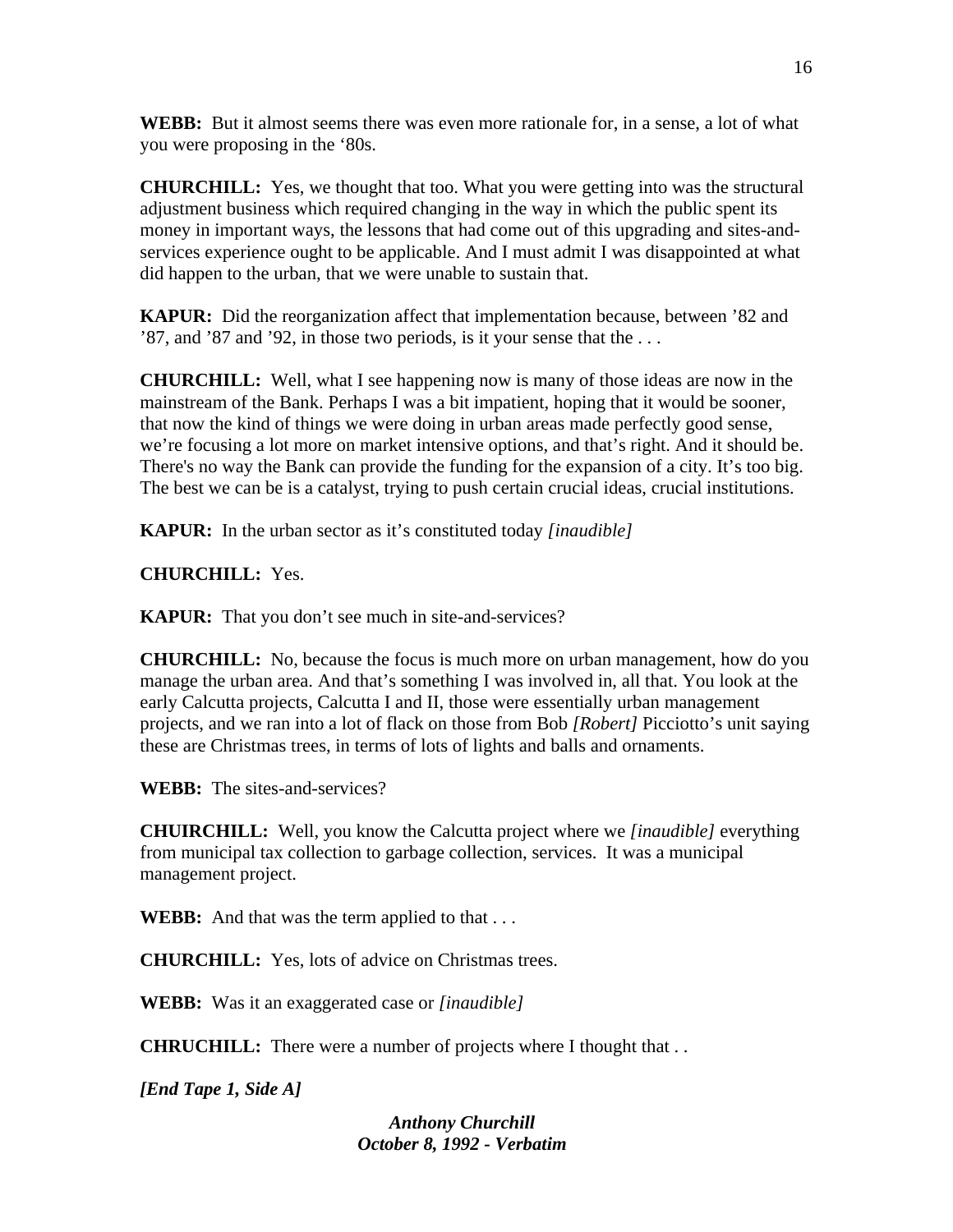### *[Begin Tape 1, Side B]*

**CHURCHILL:** . . got into Calcutta and, man, that turned out to be just as messy as could be. There isn't a more messy sort of city than Calcutta to try it on, but the learning- -we were in a very steep part of the learning curve at that point.

**WEBB:** And this was now when?

**KAPUR:** *[inaudible]* 

**CHURCHILL:** You're from Calcutta, I take it, anyway. '74.

**WEBB:** We ran into, coming into the elevator we passed the fellow who ran this.

**CHURCHILL:** Ram Ramakrishna.

**WEBB:** Right.

**KAPUR:** Actually, my friend is now in *[inaudible]* and he has a different perspective on the Bank.

**CHURCHILL:** Yeah. Oh, I'm sure. We were caught up in all sorts of crosscurrents, political crosscurrents.

**KAPUR:** One of the things which he . . .

**WEBB:** What were his criticisms?

**KAPUR:** Well, one, of course, was the usual thing: *[inaudible]* each time the Bank imposes *[inaudible]* to have a different accounting system, which *[inaudible]* public sector know about it. Each time there's Bank mission, there's a new financial analyst, and he has to explain to another one, explain why that system doesn't work. And so he's--but those, of course, are personal points.

But the one which he sees vastly underestimated is the amount of time that land acquisition takes place and the whole fact that urban cannot be separated from the whole legal *[inaudible]* processes, stay orders, *[inaudible]* petitions, the works.

**CHURCHILL:** Oh, I think I agree with him that we seriously underestimate the costs. In the project we did in Guayaquil, the same thing. We tried very hard, but part of that I would attribute--at least in the Guayaquil case—is not to just the legal problems but the lack of leadership, the unwillingness of the politicians and political leadership to tackle those. In almost every city you deal with, the land tenure issues are number one. All I could see us doing, whether in Guayaquil or Calcutta, is we pushed them, we pushed them a little bit. You know, we moved the frontier a bit, trying to give a message. It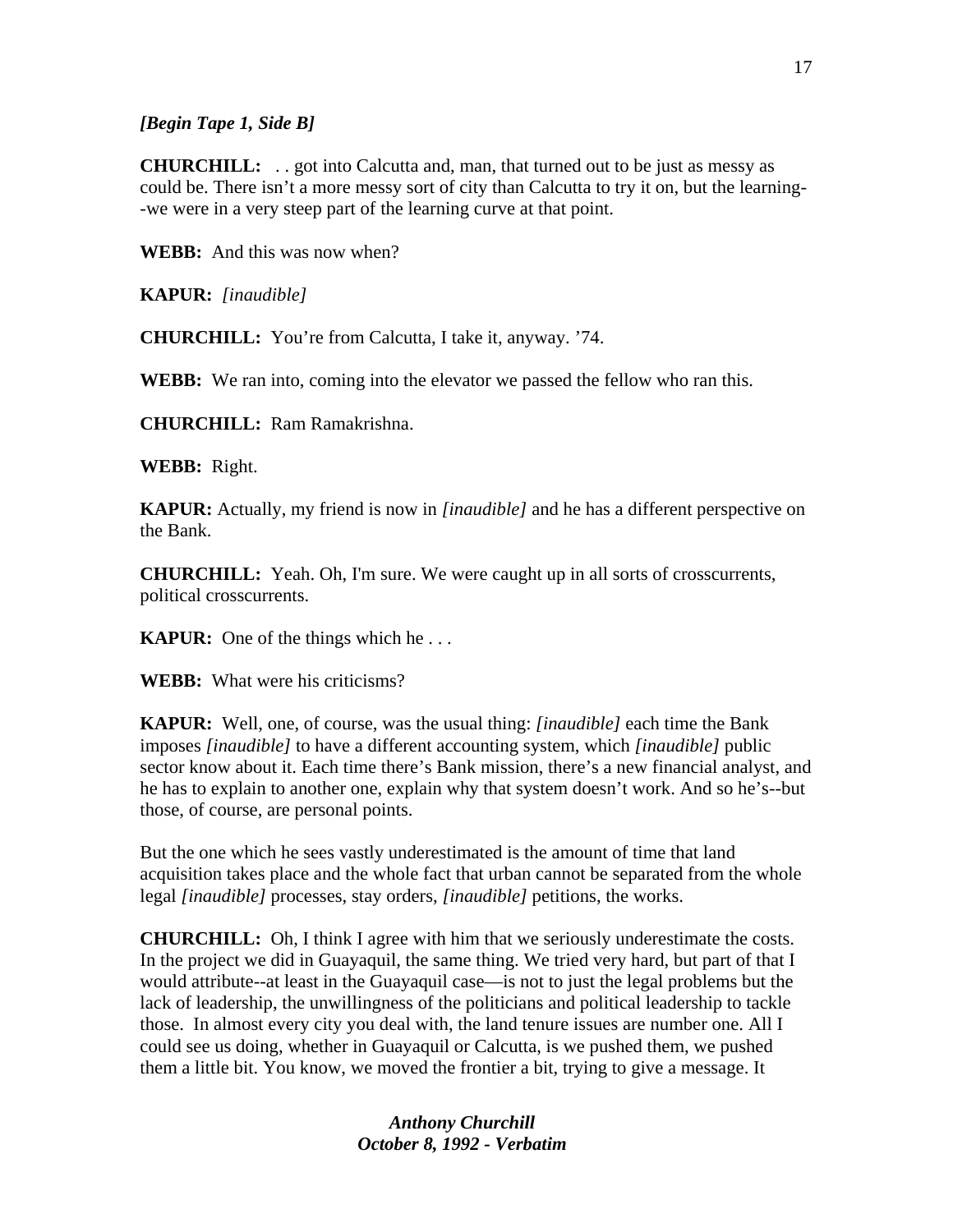turned out to be a lot more intractable than we had anticipated, and we underestimated the degree of the vested interests in land.

But in retrospect I don't think that's a bad thing. If we had known and really understood all the obstacles, we would have gotten discouraged. The fact that we charged in there and just being clumsy and offending all kinds of people got things off dead center. I think that's true in any number of projects we were in.

I remember once talking with a Colombian. I asked him, "What is it you guys like about the World Bank? What do you think about the World Bank?"

And he sort of looked at me for awhile, and he said, "What we appreciate about you is you're clumsy and technical." *[Laughter]* That captured it nicely--clumsy and technical. We were usually right but didn't go about it very well. We upset a lot of people. But still—but I must say in my own experiences, and I spent two years with the Bank mission in Indonesia, in Jakarta . .

## **WEBB:** When?

**CHURCHILL:** '68 to '70. I was impressed there that after two years how I was convinced nothing could be done. And we would have these groups come out from Washington and try and do all sorts of things, and I knew that that was not going to work because the president's brother in-law owned that particular piece of property or whatever it was. But damn it, then some of them did work! I suspect that after two years in a place like that you become too aware of the obstacles, constraints. Sometimes it does take a missionary to come out here and just upset the apple cart. And I've always seen that the Bank has to be an agent of change.

## **KAPUR:** *[inaudible]* ignorance.

**CHURCHILL: S**ome ignorance, perhaps, about the place, but not too much. But the Bank has to be an agent of change. You've got to be that bit of sand in the oyster that produces the pearl.

**WEBB:** Is this an argument against further regionalization?

**CHURCHILL:** I think it's an argument of making, on the central decision making.

**WEBB:** An argument for? Or against?

**CHURCHILL:** Against, yeah. I think there's a balance there that's required. The comparative advantage of the Bank is not its knowledge; the Bank's comparative advantage is its global perspective. You have a resident mission; they bring the comparative knowledge of the country they are in. And what we were doing in sites-andservices in a number of these projects was we were bringing people from one project to the other, and that had a more profound impact than almost anything else we did.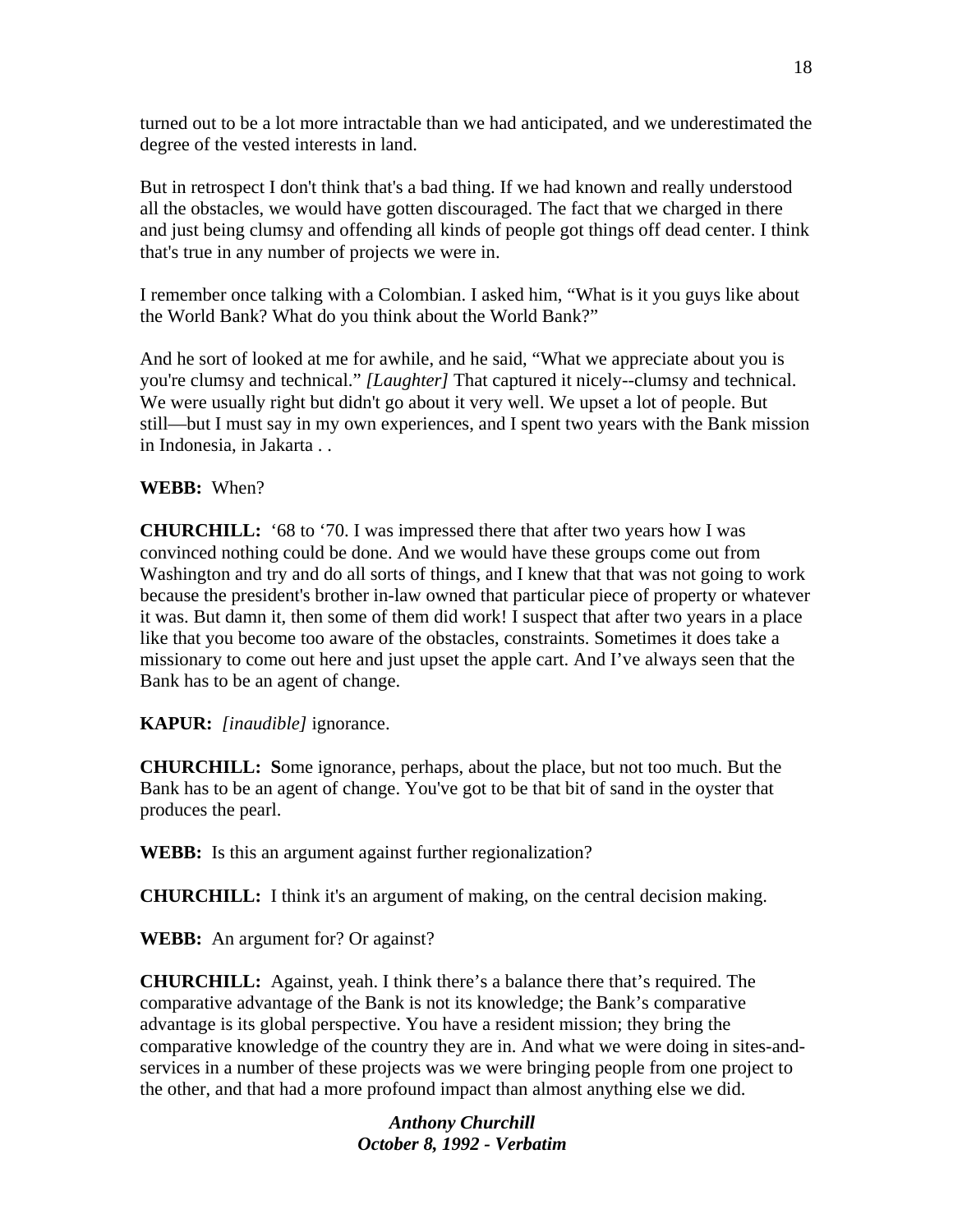**KAPUR:** One could argue that, mostly in the '70s, among country *[inaudible]* structure, that inevitably a huge global . .

**CHURCHILL:** I think there's a real danger in that. I see this thing as a danger *[inaudible]* swung too much to a country focus. The country focus is important, you've got to have it, you've got to have good relations with your customers, but the product you're selling comes not from the country focus but from the overall knowledge base.

**WEBB:** So it was '87 that really went beyond the ...

**CHURCHILL:** Yeah, I think the pendulum swung. Now we've got country directors who are responsible for country relations, not necessarily for what I call the agent of change. There's a conflict. I suspect it's starting to *[inaudible]*

**WEBB:** Are some of the principal formulas, like some of the *[inaudible]* still very important as to how the Bank's recommending *[inaudible]* What people are doing in the last five years or so, has it been quite different? Did it change at all?

**CHURCHILL:** Yeah, I think it's focused on what I would call the market enhancing parts of it, addressing the land tenure issue, addressing the service *[inaudible]* issue. You see, my own feeling is . .

**WEBB:** These are policy matters, aren't they?

**CHURCHILL:** A lot of them are policy issues, yes: pricing, distribution, who gets what, how.

**WEBB:** Is the Bank lending for it?

**CHURCHILL:** We're lending for infrastructure.

**WEBB:** Yeah, going back to . .

**CHRUCHILL:** More and more basic, yeah, but trying to do it in a different way. See . .

**WEBB:** But with more sector? Is this the re-emergence of the sector Bank?

**CHURCHILL:** Yeah, but trying to do it through the municipality or the city structure rather than through the national structure, somewhat different way of approaching it.

**WEBB:** Yes, but it has some of the larger sectoral *[inaudible]*

**CHURCHILL:** If you look at some of the more recent projects that focused on housing development *[inaudible]* You don't have to teach those folks how to build houses. They've been building them for centuries.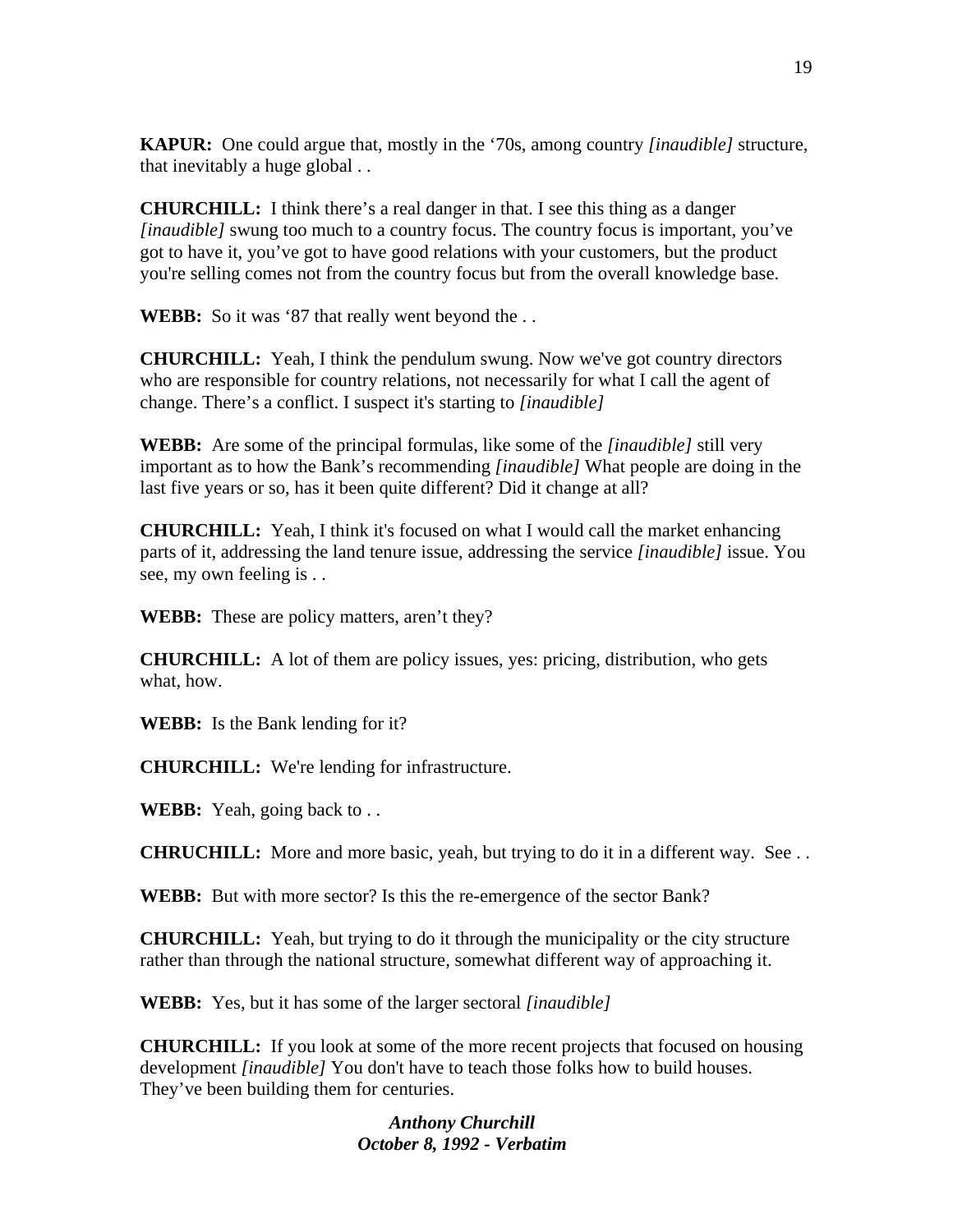**KAPUR:** How big a financial impact might middle class housing *[inaudible]* in India?

**CHURCHILL:** I would argue that you cannot reach the poor if the middle class doesn't have housing. Again, it's a start. You've got to develop, bring those markets down, down, down, and down. And to the extent that you don't take care of the middle class, well, whatever you try to do for the poor folks, they'll take it away from them.

**WEBB:** When you just say that, it just reminded me, I thought there is a kind of parallel historical trickle-down process in social delivery with the way things are working here.

**CHURCHILL:** I think there is a lot of merit and truth to trickle-down. It's been maligned.

**WEBB:** I remember when I went to Peru—I left the Bank in 1980 and went back to Peru, to the central bank. And soon after the government started the [inaudible] to reach the private market. The President *[inaudible]*. He wanted my ideas on how to finance his sector *[inaudible]* There would be nothing from the central bank.

But I said, "There's a lot of money in Washington, but you have to design a program that more or less works." *[inaudible]* that makes sense anyway. *[inaudible]* housing project.

[inaudible] was really upset [inaudible] And he said, "What have you got against the middle class?"

And I said, "The poor need more."

And he said, "Yes, but it's our turn now." I've never heard it so explicit.

**CHURCHILL:** Well, I would put it--he's right in many ways. If there's any rationing, the poor are always last in line. What we're trying to do is move to systems where there wasn't rationing.

**WEBB:** You haven't really *[inaudible]* jump down the queue as it were, except *[inaudible]* 

**CHURCHILL:** Housing programs are just enormously expensive.

**WEBB:** China?

**CHURCHILL:** Chinese housing programs in cities *[inaudible]* Shanghai is a good example. Seven million people in Shanghai are essentially living in the same housing stock as they lived pre-war. And you go in there and you can see that. There are families, huge families living in one bare room, sharing facilities and ...

**KAPUR:** There was a talk on that yesterday. [inaudible] Cuba.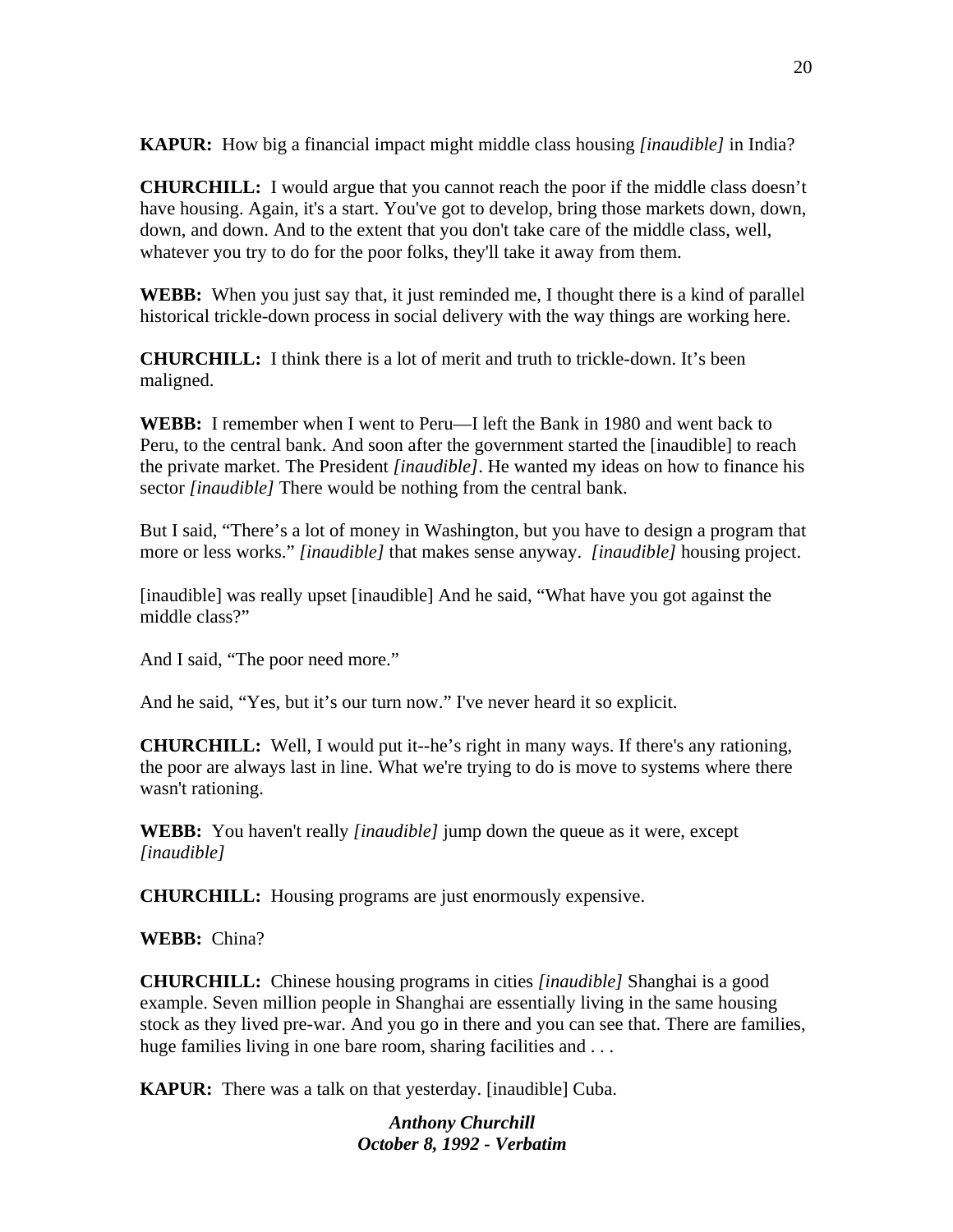**CHURCHILL:** Cuba at the time was the wealthiest country in Latin America, at the time of the revolution. The rich can afford to screw around.

**WEBB:** They also have a very low birth rate.

**CHURCHILL:** Oh, yes. No, they didn't have the population pressures the others did. But you can see on this trickle-down in the United States, people around Washington, for example, complain about all the new housing is unaffordable for the poor. But that's right, and the poor don't buy new cars either. The poor buy second-hand housing. The additions the housing stock tend to be at the upper end of the market because of this trickle-down. The trouble is with the big cities that we're dealing with is that the number down below is too big relative to what's up there at the top.

**WEBB:** But you were trying to reach down.

**CHURCHILL:** Oh, yes, yes, we were trying to set up systems that would provide land, basically land and services, to a large number of people. You look at the Kampong Improvement programs in Jakarta. This was the poor went out and they took the land and they squatted on it, and they came along later and improved things. That's one way of doing it. It's rather expensive at times, but it works. In some cases we tried to get out ahead of the market, but how can you build the future slums in a way that would be more efficient. It turns out things like market *[inaudible]* putting in the basic infrastructure is really the way to go, very much along sort of making the real estate salesmen in Sao Paulo a little more efficient.

**KAPUR:** *[inaudible]* urban poverty issue also have this thing of *[inaudible]* industry.

**CHURCHILL:** That was a distraction. That had to do with the argument of Mr. McNamara.

**KAPUR:** That was the same issue.

**CHURCHILL:** Yeah. He said, "You've got to have jobs for these people; they're all unemployed." And there's a big push that every project should have some sort of fund. I personally felt that was a great weakness. The people were coming into the cities for the jobs, and almost all the people we were dealing with were employed in some form or another.

**WEBB:** What it boils down to mostly *[inaudible]* the DFCs *[development finance companies].*

**CHURCHILL:** Yeah, there were some. There were these *[inaudible]* factory approach, industrial estates. None of them had a clue. It turned out to be rather expensive *[inaudible]* The governments were big on this and McNamara was pushing it at the time. I was always impressed that when you went in a place like the Congo, everybody was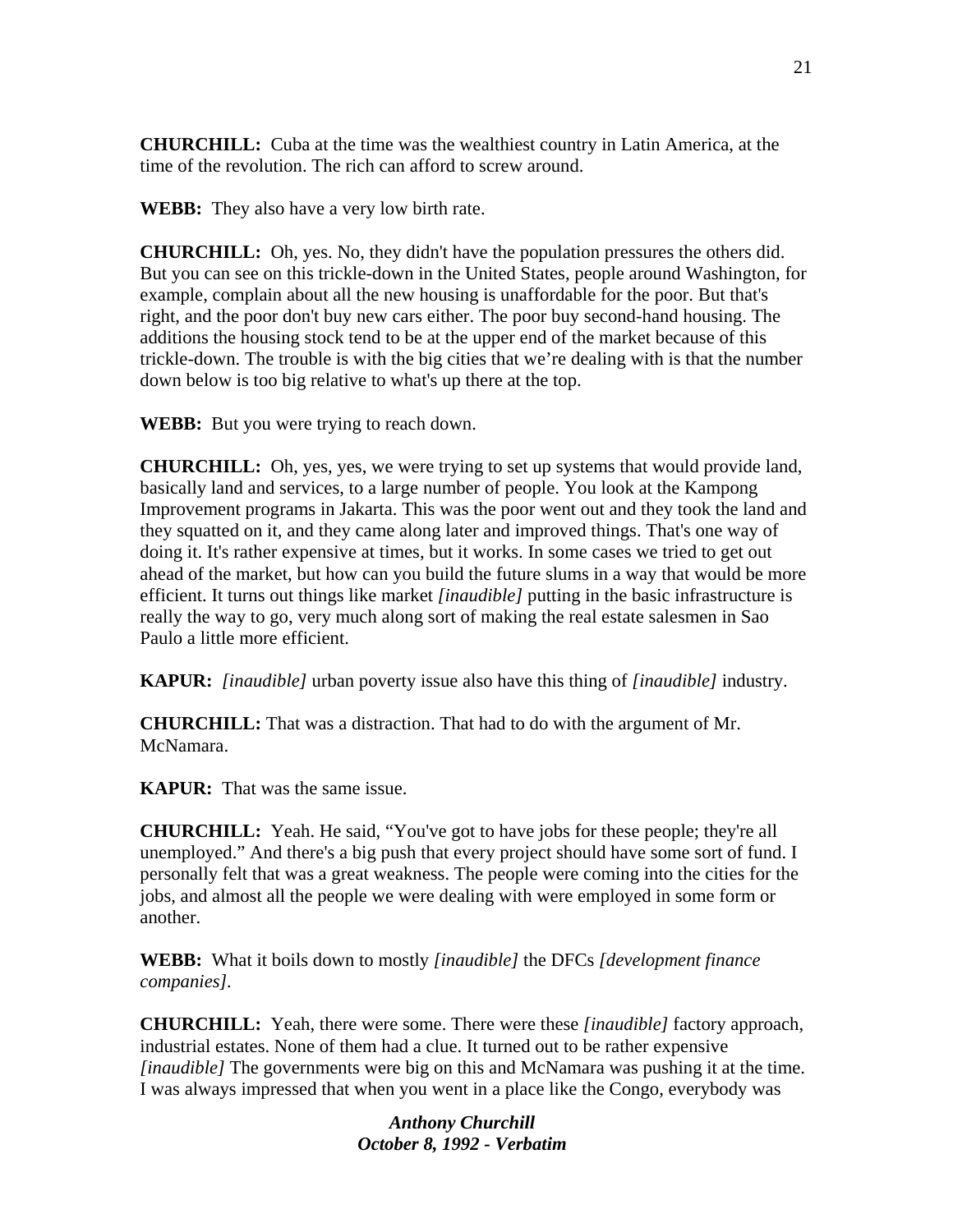employed. They may not be great jobs, but you didn't--if you were on the margin of subsistence, you didn't live if you didn't have some *[inaudible]*

And I was impressed by such things as the cost of transport. There were people coming from Salvador, the southern part of Lima via Salvador, [all speaking at once] were spending two hours a day going back and forth. Transport—those were real costs, but they were getting to their jobs.

And I thought—you know, we tried. It was more or less mandated that we should have employment components in all of these projects. The Board wanted it and McNamara, and people were seeing these people coming into the cities being leaches on society, unemployed.

**KAPUR:** Was that the perspective of urban unemployment *[inaudible]*

**CHURCHILL:** We had a number of studies done. Simon Fass did one on Port-au-Prince, Haiti, looking at some of these big unemployment numbers. He actually looked behind those, where were those numbers coming from. He found that most of the surveys were meaningless because they were asking people, "Were you employed?" Most people, their idea of employment was a nine-to five job with a salary or a civil service job. I mean, if you asked them were they employed, you were essentially asking them, "Are you employed at a regular job for a regular salary and so on?" And they'd say, "No." And then when you went out and actually interviewed them, what they were doing and how they were living, how they sustained themselves, these people were very busy. They may have been peddling bananas on the corner or running a boarding house. There were a couple of interviews I was impressed with where he'd gone in and this lady said, "No, I'm not employed." It turned out she was running a boarding house with thirty boarders, and she was unemployed!

**WEBB:** What was his name? Fass?

**CHURCHILL:** Fass, F-A-S-S.

**WEBB:** Was he here in the Bank?

**CHURCHILL:** Yes, he was a consultant with us for a while.

**WEBB:** Not here now?

**CHURCHILL:** No. He was an anthropologist. He lived there for a while. He went around. He really got to know them. He was an anthropologist.

**WEBB:** This was in the early '70s still?

**CHURCHILL:** No, it would be in the mid-'70s. I don't remember when his book was published, but Simon was demolishing what looked like the—because it didn't make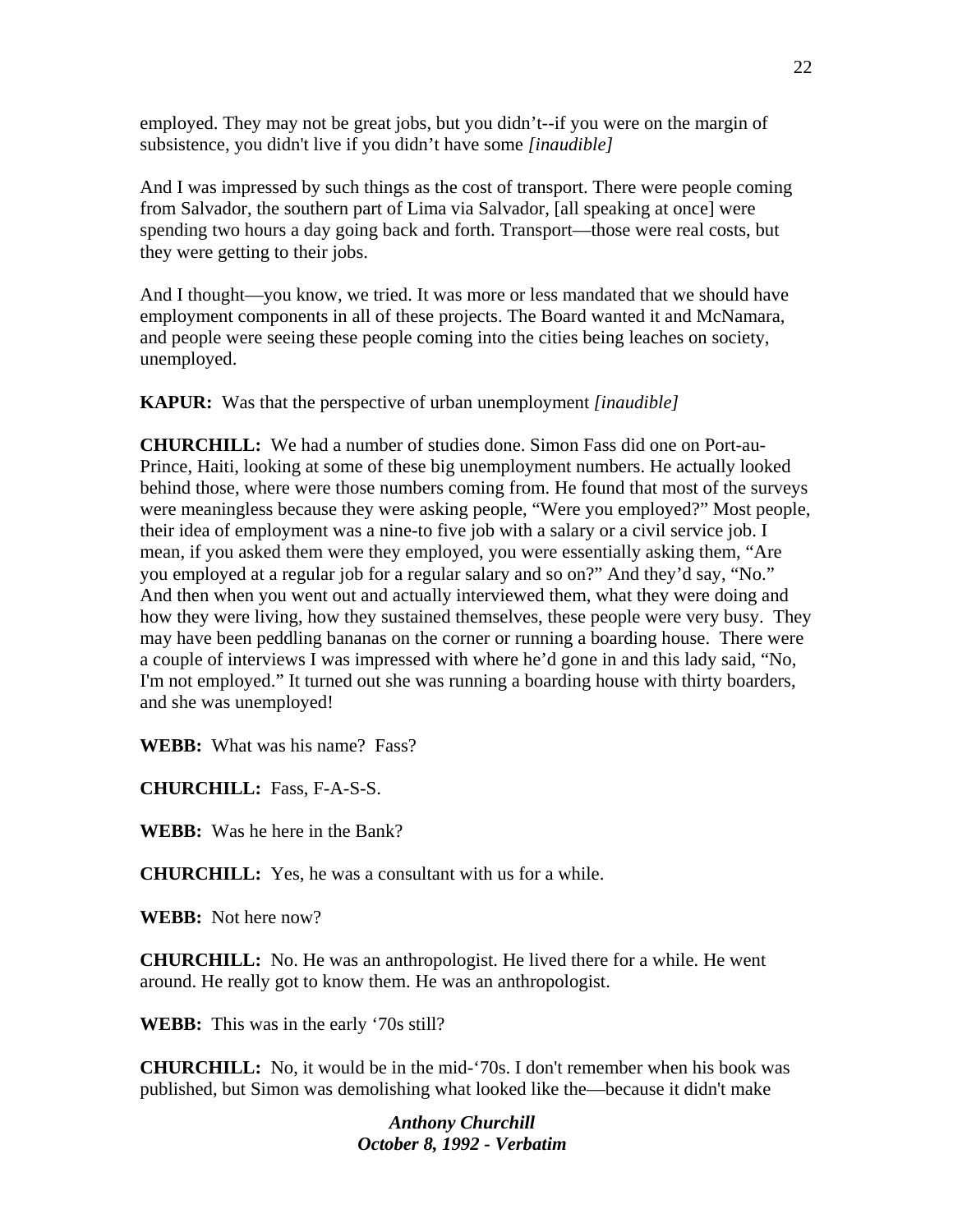sense. You went and you looked at the employment figures or unemployment figures in Mexico City and you can find 30 or 40 percent.

**WEBB:** But he would *[inaudible].* Algeria *[inaudible]* because if you think a little bit. If you have no income, no one gives money away, so after six months if you're not in debt, obviously there's something else going on there.

**CHURCHILL:** Yes. It doesn't make sense. This is where a lot of the literature on the informal sector comes. These were not formal jobs. People were doing--maybe it was taking in each other's laundry, but they were providing services.

**KAPUR:** Given that the mandate was on *[inaudible]* and small scale industry was one instrument. Were there any other instruments used?

**CHURCHILL:** Training.

**KAPUR:** Training was the other. In the informal sector?

**CHURCHILL:** Informal sector we tried to get at [all speaking at once]

**KAPUR:** In projects?

**CHURCHILL:** Yeah, there were a number of different ways. One was--what you want to do is improve the assets of the poor. Most of their assets were human capital so that led to a kind of training and education approach.

Another one was on real estate. Most small enterprises, small businesses, were financed on the basis of some kind of collateral. To the extent that you could provide the poor with collateral in the form of real estate, this would be a major factor. I still think that's probably one of the most important things.

**WEBB:** Do you remember a project . . .

**CHURCHILL:** Madras I and II. Madras had some platted *[phonetic]* factories in it but also some loans. We did one in Mali with the loans on the basis of value, where you could borrow on the value of your real estate.

**WEBB:** Uh-huh. [inaudible]

**CHURCHILL:** I think that's critical. You look at the development of small enterprises anywhere, it's based on real estate, the fact that you've got a piece of property that you can mortgage and somebody will lend you money.

**WEBB:** Yeah. Manufacturing, well, services . . .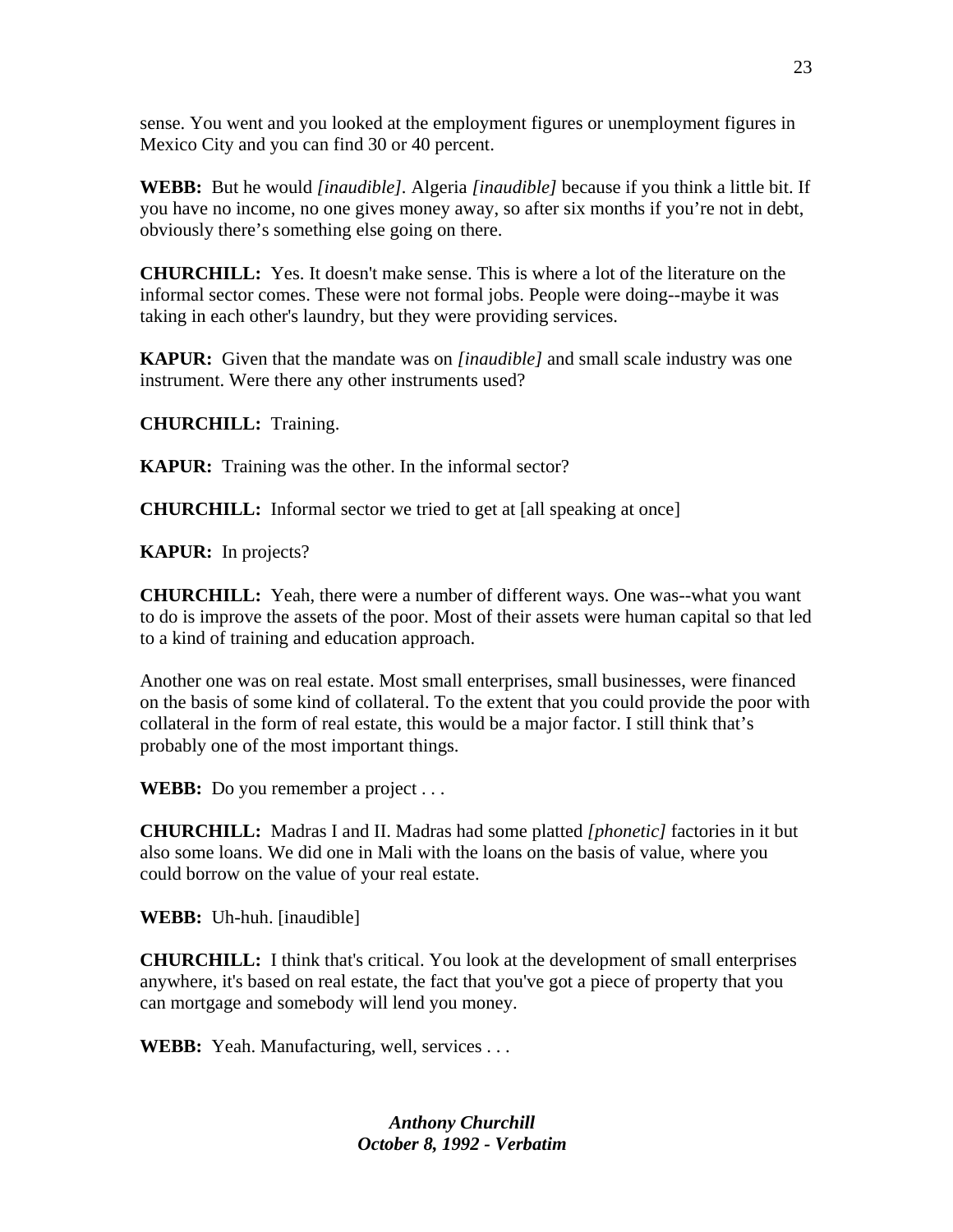**CHURCHILL:** Enterprises. You know, the guy's assembling bicycles or he's selling water, but the fact that he's able to go to someone, a moneylender or a bank, and say, "Hey, I own that piece of property; how much will you give me on it as security?" It's true here in the United States. Go to any small business that's starting up in the United States and you will find somebody has mortgaged his house. Probably true in Peru as well.

**WEBB:** Oh, yeah.

What do you remember of Turner's role in all this, because he wrote a paper on the *[inaudible]* institution? Who brought him in?

**CHURCHILL:** Yes, yeah. Harold Dunkerley.

**WEBB:** It was your own group that brought him?

**CHURCHILL:** Yeah. Harold knew him, had been working with him. *[Richard]*  Llewelyn-Davies, who had written that book on, gathered statistical information on urbanization for the U.N. Tony.

**WEBB:** He was brought to *[inaudible]*

**CHURCHILL:** He wrote a book, or a statistical compendium, that showed the explosive growth of the cities *[inaudible]*

**WEBB:** I see.

**CHURCHILL:** That helped get a lot of people's attention.

**WEBB:** Yeah.

**CHURCHILL:** He was telling me about *[inaudible]* behavior of X number of cities over *[inaudible]* 

**WEBB:** And how do you see Mark's *[Leiserson]* role in all this? Did he—when I joined in '75 and I didn't really know him at the time but I had the sense that he was always fighting, but then he fights everyone all the time so *[inaudible]* So I never was sure how much this was, how deep this was, *[inaudible]* how the relationship really worked.

**CHURCHILL:** We had a big tent and a lot of wild and crazy ideas floating around. I remember that the early--when I was with Kim in the transport department we finally were given management of special projects that were in the urban department because it was perceived of that these guys didn't know what they were doing and were running around in circles. So Kim and I came in as the management for this program. And we saw that—we had some long, many, many hours of discussions on what we were doing and how we were doing, where we were going, how we were going to organize this. And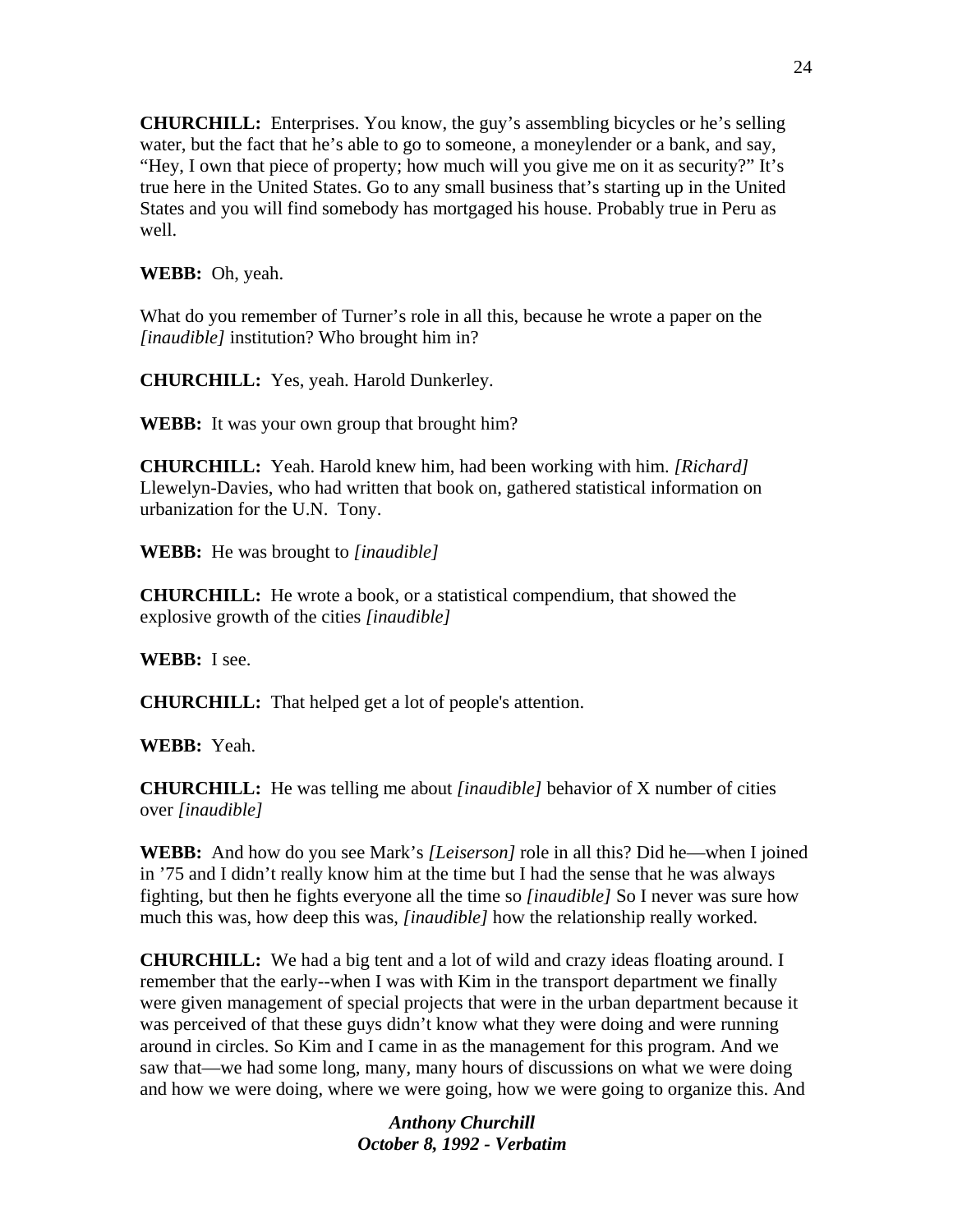we saw that we had a lot of bright, undirected minds out there. We could see the problem. We identified a lot of what the problems and the issues there, but we didn't have a response, we didn't have--and we certainly—we sort of made a deliberate decision that these guys were ruining their reputation with the rest of the Bank because every time they would present a project, it got destroyed *[inaudible]* you got an appraisal report.

So we said, "I think *[inaudible]* good projects. Maybe they're not quite the right projects. Maybe they don't address all the issues." We looked at all these things, those early—what we call the white cover review. Some of them went on for two days. So Kim and I and a couple of other guys spent the whole time going right through them. "How do we get this into a report that will acceptable to the rest of the Bank?" And there was a bit of a clash between those who want to do everything, who want to, quote, "solve the problem." I'd say, "No, no, we got to--eating an elephant begins with the first mouthful. Let's take that first mouthful and see if you can make it work."

**WEBB:** Was there a first project?

**CHURCHILL:** Yes, the first project was in Senegal.

**WEBB:** That was a sites-and-services there.

**CHURCHILL:** Yeah. It turned out in some ways to be a real disaster, a peculiar sort of friction. They kept threatening to shut it down. The regional vice president would weigh in and say, "No, no. You've got to keep it going."

**WEBB:** *[Roger A.]* Chaufournier?

**CHURCHILL:** Chaufournier and his colleagues: "You've got to understand the Senegalese."

The minister of housing was a real sleazebag. This guy came in with his dripping gold rings. He was so corrupt! He had his finger in every pocket, and he really was part of the problem. Kim a couple of times threatened to throw this guy out of his office, he so upset at him.

We tried on a number of occasions to shut that project down, but said absolutely no. But it turns out in the end--it was grossly over-designed. The French being in there and French standards being applied, well, we couldn't do anything less than that. We had to have water-borne sewerage. Well, we put the pipes in, but they never got around to building either end of the pipes. There were a lot of pipes but people weren't putting up privies.

But in the end, if you go out there today, that place is a thriving city, half a million people. It did turn out to be something. At the time it was grossly over-designed, with a lot of people in there, but like I said, enough people in there that renting rooms becomes an attractive opportunity. It eventually worked, but it was a very frustrating.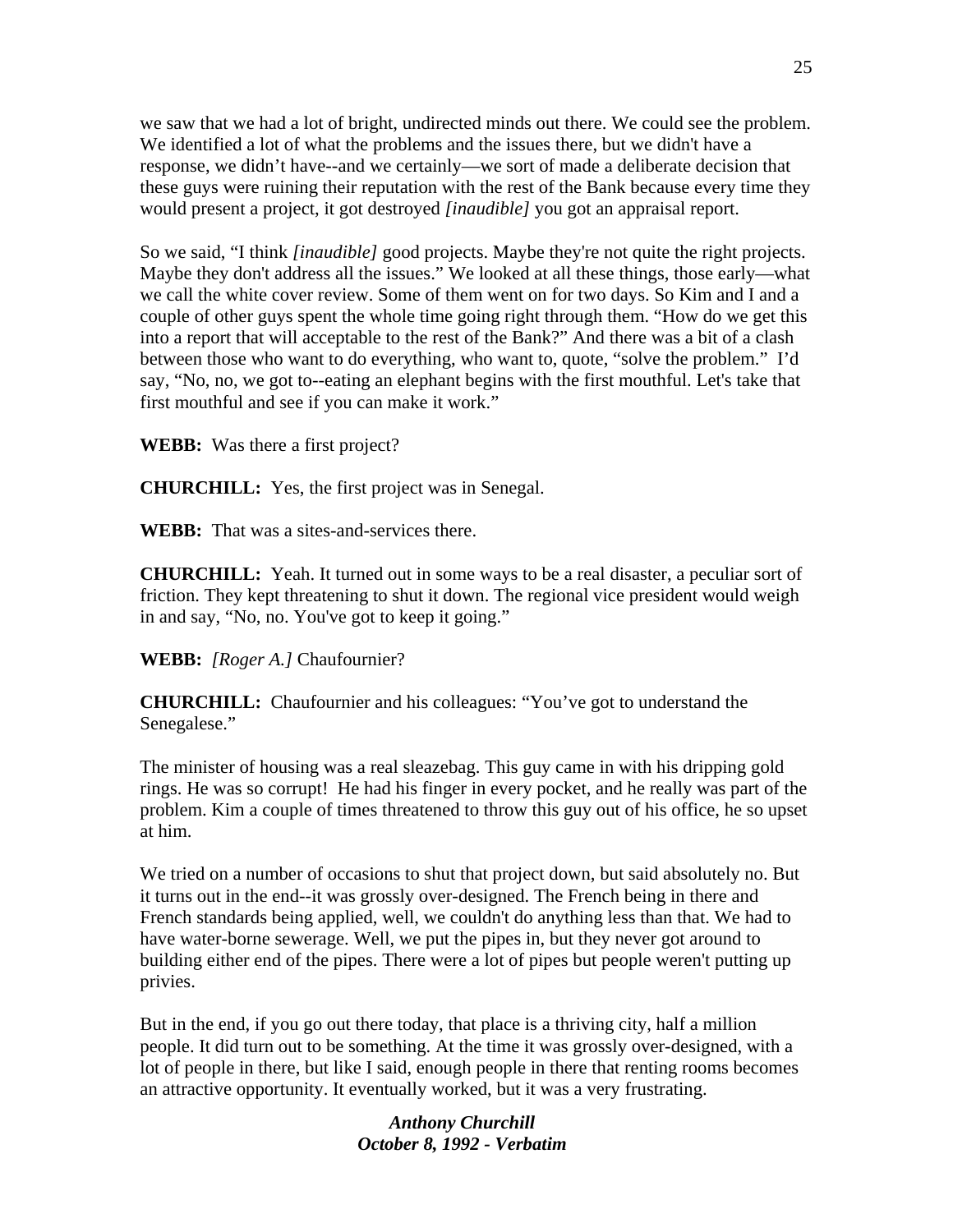Again, we learned a lot in that process. It took a long time to finish. If you read the PCR *[project completion report]* on that one it seems to have turned out to be a pretty good project, not because of anything we did. We just got it started and then it took off by itself in spite of the minister trying to hold up standards, restrict the entry, and so on. He lost control of it so [inaudible]

## **KAPUR:** *[inaudible]*

**CHURCHILL:** We did. We pushed; we moved. What we did try in those early years, in those first couple years *[inaudible]* guys, most of the new to the Bank, in projects, how to do projects *[inaudible]* appraisal, supervision.

**WEBB:** These were pretty new people in the Bank?

**CHURCHILL:** Yes, they were new people in the Bank. So the few of us that were old Bank hands spent a lot of time saying, "Yes, we sympathize with your objectives, but you've got to write an appraisal report. Here's what an appraisal report contains. Here's what a supervision and implementation plan looks like."

**WEBB:** At the same time that you—the big money was still going to infrastructure . .

**CHURCHILL:** Water supply.

**WEBB:** . . and that was all part of your . . .

**CHURCHILL:** No, there's still--water supply was independent.

**WEBB:** Water supply . .

**CHURCHILL:** They were doing the water-borne sewerage. The water supply people were doing the piped water and so on.

**WEBB:** They were doing water and sanitation.

**CHURCHILL:** Yeah. Mostly water. But we were very much into the on-site solutions, lowering the cost, getting the costs down, even where we had water-borne sewerage. For example, in the Madras project we came up with this concept that if you put the toilets in the four corners of four lots, there is just one pipe coming out instead of one at the back of each house *[inaudible]* There were a number of design concepts that we pushed in terms of lowering the costs. You see, we were always saying, "What is it they can afford? If they can afford 30 dollars a month, we've got to design for 30 dollars a month." We kept pushing those cost benefits, and I think we got a lot of innovative and interest in it.

I remember one project I visited in Korea where the Koreans—a lot of fusses with Koreans about standards. At one project near Kwangju we gave in on it, said, "Okay, go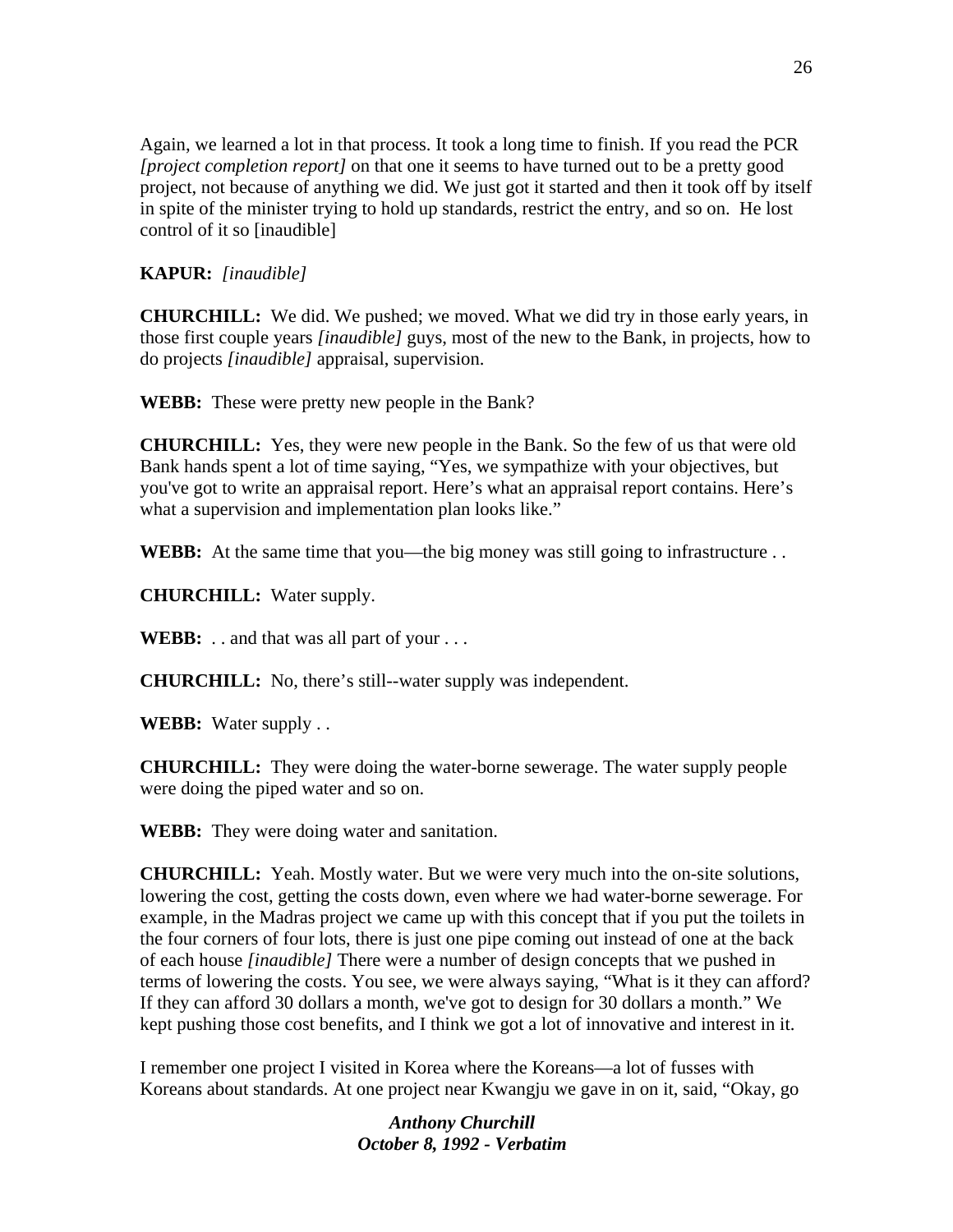ahead and build it, but we want you to have a study and monitor this month by month of what do people do with these particular plots so that when you are in the next phase of the project you can incorporate this into the design." Because in the original design they had insisted on putting the water closets into the houses, water closets in housing. And we knew from looking around at what people actually did with the first water supply in the area was a bit *[inaudible]* and the last thing you want is a water closet next to your bedroom that *[inaudible]* So the normal place was down at the end of the garden. And then on top of that, most of these people rented rooms. That was the typical way; particularly the second-story would be rented. So you didn't want the roomers coming through your living quarters in order to get to the water closet. And so I went and visited the site shortly after people started to move in. Every one of them was digging up the water closet in the middle of the block and bringing it down to the end.

**WEBB:** But who had insisted on that?

**CHURCHILL:** The Koreans.

**WEBB:** You mean the officials?

**CHURCHILL:** Yeah, the ministry people. They wanted to put in the middle. I remember going out there. I didn't say a word. I just noted that they were all carefully sort of going plot by plot and drawing up what people were actually doing. I didn't *[inaudible]* it wasn't even an issue in '75, '78, but all the toilets had to be in the middle of the block. That is an example of learning by doing versus *[inaudible]* public side.

**WEBB:** It's certainly another *[inaudible]*

**CHURCHILL:** I look back on it as one of the more exciting times at the Bank; intellectually it was one the most stimulating periods for me.

**WEBB:** It was a relatively brief period of time when you think of all the . . .

**CHURCHILL:** '73 to '83 was *[inaudible]*

**WEBB:** It was gone by '83, huh. [inaudible]

**CHURCHILL: '**83 was when we completed regionalization.

**WEBB:** Oh, I see.

**CHURCHILL:** And even up to about '85 there was some--we still had a sense of coherence. But once I moved off as director of the central department, Ping Loh came, who had no connection with this sort of thing. I had a small group there that had come from this experience; once that disbanded . . .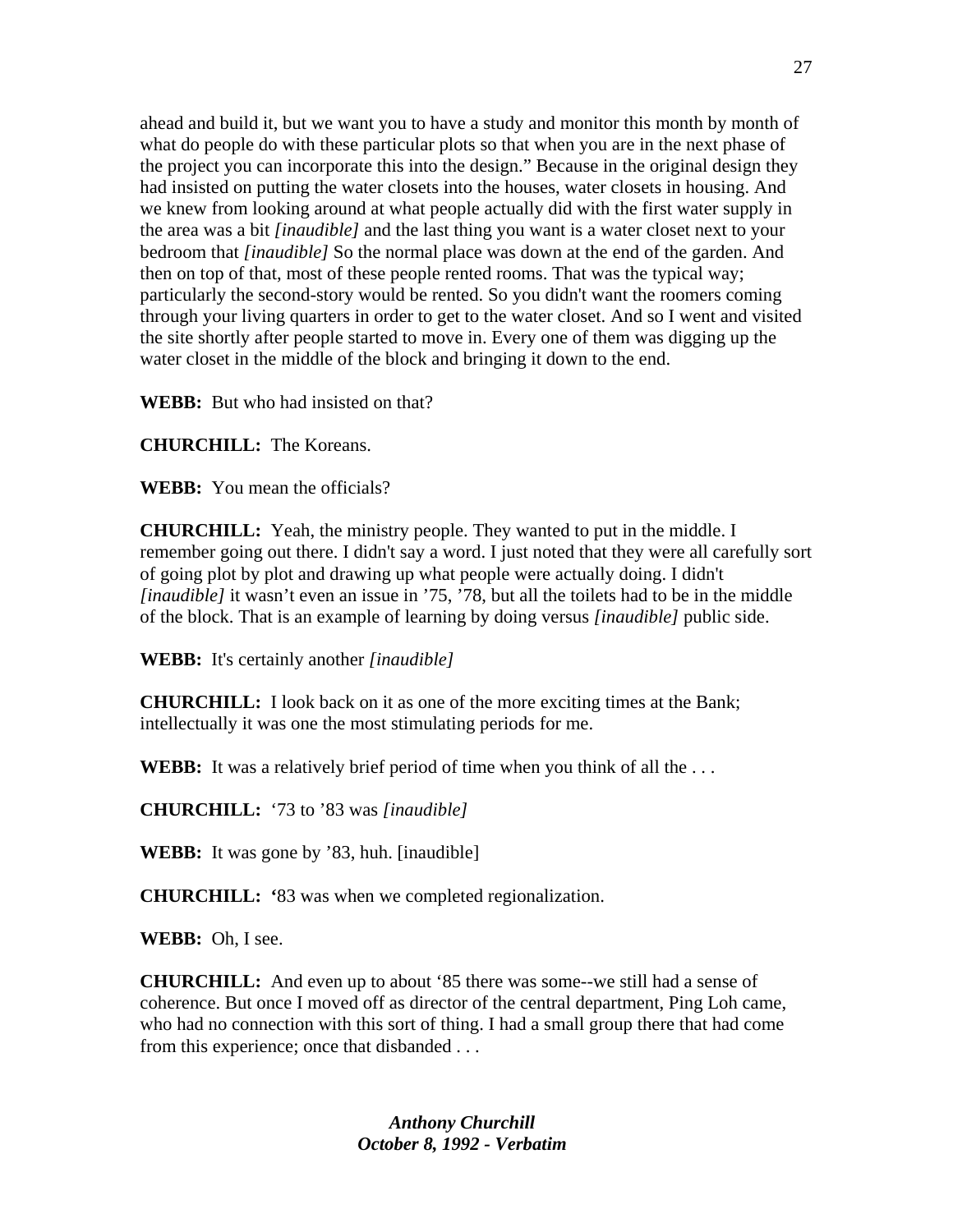**WEBB:** When you started, you just said that you came Kim--who had doing that before Kim?

**CHURCHILL:** Bob Sadove, who was the director of the special projects and later urban projects. Harold Dunkerley was his sidekick.

**WEBB:** But then Kim was the first director of the CPS *[central projects staff]* urban projects?

**CHURCHILL:** No, no. It was--when the CPS was formed Kim was director of transport. Bob Sadove was then director of urban.

**WEBB:** So he--I see.

**CHURCHILL:** And these guys in urban, they were really screwing it up. I remember attending some regional meetings with them and they didn't have a clue at the time about the project *[inaudible]* Harold Dunkerley was . . .

**WEBB:** Dunkerley continued with you.

**CHURCHILL:** Yes.

**WEBB:** All the ten years?

**CHURCHILL:** Yes.

**WEBB:** So he adapted.

**CHURCHILL:** It was a struggle. He and I in some sense were rivals at that period of time. He saw himself as being the next director after Kim. Harold had a bright mind, but kind of hopeless in dealing with people.

**WEBB:** Is the group—these types of projects that have been, I guess *[inaudible]* 

**CHURCHILL:** Yeah. No, no, I really don't see *[inaudible]* then as assistant director and then as director, we did a large number of these projects. I was impressed with the way my own staff knew the people in the neighborhoods, could get together and talk them.

I remember sitting one time in Calcutta, in a basti, drinking tea, shoemakers' basti, and wondering whether my stomach would survive. The next day we were with our staff; we had a very open discussion with these basti dwellers on what their needs were and what they wanted, what their complaints were with the officials and the projects, and so on. I was impressed at the degree of openness.

Same thing in the El Salvador project, which was one of our more successful. *[inaudible]* private group visiting the communities out there. I was impressed again with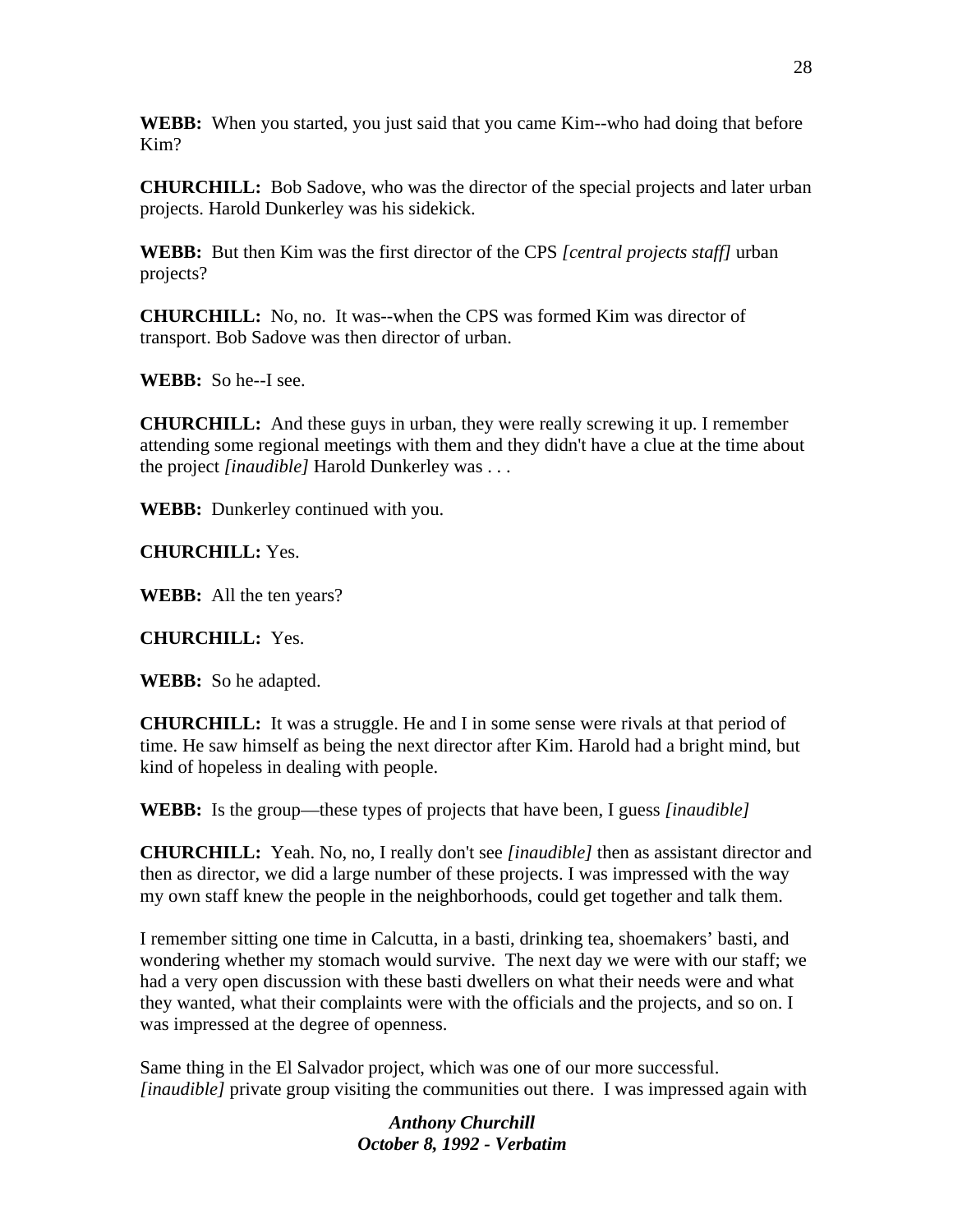the extent which our own staff and the staff of the agency we were dealing with really knew some of them on a first name basis, the people living there. I remember being very impressed. Not many Bank projects can do that. *[inaudible]* But it was a very laborintensive—a high profile, high coefficients were tolerated.

**WEBB:** You mean staff time?

**CHURCHILL:** Yeah. If you looked at the average *[inaudible]* by staff member, they were huge. But we had *[inaudible]* support from *[inaudible]* to do that.

**WEBB:** I asked you about the internal politics. You really don't seem to remember much of a struggle on that front, simply because so much support from McNamara?

**CHURCHILL:** From the top. We had struggles with some of the regions and some of the *[inaudible]*

**KAPUR:** Is it true, in retrospect, *[inaudible]* the first draft, which is *[inaudible]* mentions, seems to have been mentioned departmental struggles with [inaudible]

**CHURCHILL:** Yeah, I think that *[inaudible]* because people tend to remember those combats, the struggle with each *[inaudible]* But in retrospect, most of the time we got our way. If I remember that decision with respect to [inaudible] Yes, there were some problems. I don't—something of a clash of cultures.

**WEBB:** How did Burke Knapp adapt?

**CHURCHILL:** He actually didn't have that much to do with it. It was much more . . .

**WEBB:** But he still involved.

**CHURCHILL:** Yes, but it was McNamara's enthusiasm. I remember McNamara as being the important leader. And Kim was also a very articulate spokesman.

**KAPUR:** Warren Baum?

**CHURCHILL:** Warren Baum. Warren always would--I remember one meeting with him where we discussed these questions. And he said, "What is it that you all do? You just make my life miserable with your complicated urban projects that were just *[inaudible].*" But he bore with us! He was a tough questioner, we always had a hard time getting projects through him. You had to be articulate in what you were doing and be persuasive. Kim was always very persuasive. I think personally Kim had a very good relationship with McNamara, Burke Knapp, Warren Baum. *[inaudible]* played tennis with *[inaudible]*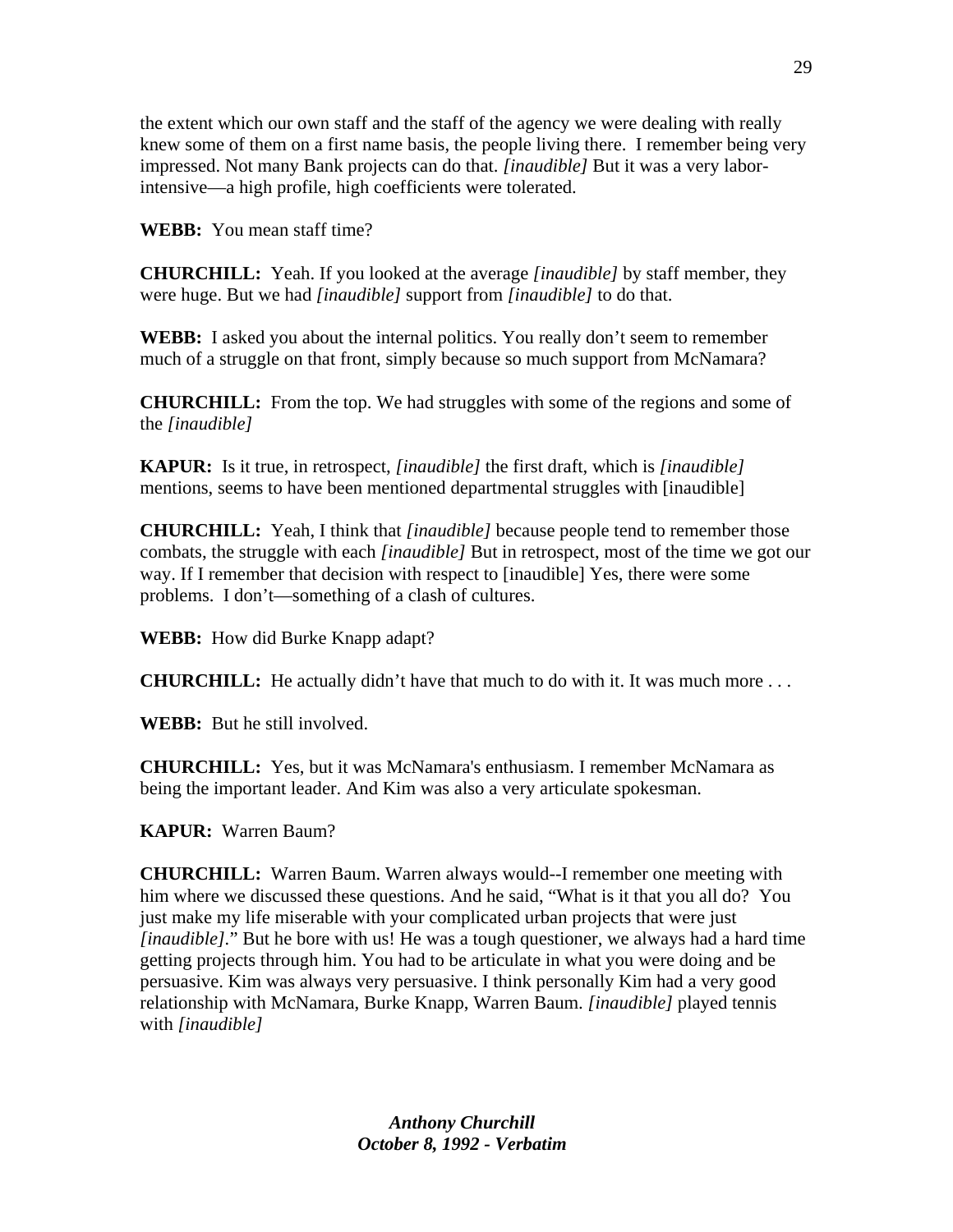I think what was neat--and I don't see happening now--was that they essentially trusted us. That trust was the thing. We sort of said, "This is going to be messy. It's going to be difficult. You've going to get complaints. It's going to be expensive."

And they said, "Go ahead and do it anyway. We trust you to do a good job." And they showed that trust by, year after year, giving budget numbers and ...

**WEBB:** Even thought your first project was . .

**CHURCHILL:** Yeah, even though we had a lot of trouble.

**KAPUR:** Now are you saying it's less by senior management and line staff?

**CHURCHILL:** Yeah, I don't think there's that same confidence.

**KAPUR:** A lot more reviews?

**CHURCHILL:** Yeah, it's more—but at the time there was a sense of excitement, maybe it was because I was younger then, but there was a certain sense of excitement. We were missionaries; we were accomplishing something. You were there, Richard. It was kind of infectious, wasn't it?

**WEBB:** Well, yes. I was not in operations. I had some sense of—but not really—I didn't get involved.

**CHURCHILL:** But it was--there was an excitement about it, the fact that someone trusted you. And the fact that someone over there in the regions objected, it was just another challenge. We eventually brought in some of the skeptics, some of the good technical staff from projects at some point.

**WEBB:** People who had been doing water and such things?

**CHURCHILL:** Yeah. Financial analysts, others in *[inaudible]* routine power projects *[inaudible]* how does the financial sector deal with housing, how do you put a sites-andservices, how do you get that financial constraint *[inaudible]* Some people in [inaudible]

**WEBB:** When, in '83, *[inaudible]* retrospective?

**CHURCHILL:** The '82 retrospective.

**WEBB:** The '82. There was nothing in addition to that?

**CHURCHILL:** No, in '83 we had—the water supply department joined, and then *[inaudible]* water supply *[inaudible]* I was director then.

**WEBB:** I see, and I guess you weren't joined by the water supply [inaudible]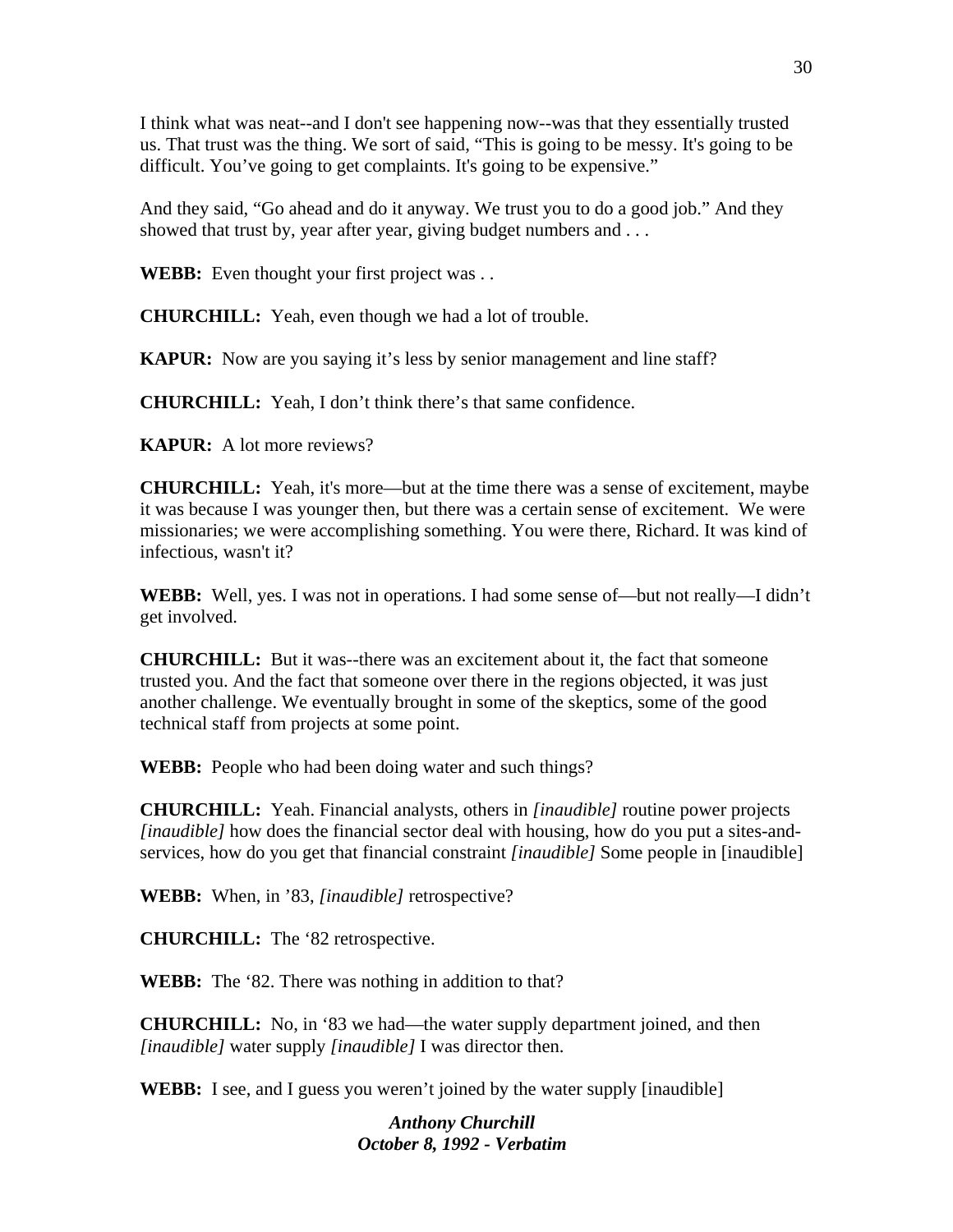**CHURCHILL:** No, as I remember it was the other way around.

**WEBB:** Was it?

**CHURCHILL:** Yeah. The water supply joined--this was what they were worrying about.

**WEBB:** So you were still doing [both speaking at once]

**CHURCHILL:** At the center, at the center, not necessarily the regions but at the center. Then many of the regions moved to push the water supply and urban together.

**WEBB:** Were you still originating projects?

**CHURCHILL:** No.

**WEBB:** When did that end?

**CHURCHILL:** In '83, when the last *[inaudible]* last division *[inaudible]* central research policy [inaudible]

**WEBB:** And that was part of projects?

**CHURCHILL:** [inaudible] and then Shahid Husain. And for about three years there we did manage to kind of hold the mafia together, even after the reorganization, for about three years. We had, for example, in January we organized the *[inaudible]* three or four days where we got everybody from the regions, got our whole group back together, we met in January *[inaudible]* We had a series of seminars and maintained some of the momentum. That went through '86 or '87. But what we did was we went pushing hard [inaudible] brought all the staff from the regions *[inaudible]* as well as their supervisors. We had a series of seminars and we ran it on the basis of--not a continuous one--but there were like different modules being talked about at different times. If you missed it once, you could catch it the next day. Those seminars were organized—we had staff. For example, we would have one on medium-sized city projects where we'd get three guys from different regions who were doing what were called medium-sized city projects on a panel *[inaudible]* We brought in people from outside. We brought in some of our customers. Those were an intellectually very stimulating three or four days that we had, locked up together, talking *[inaudible]*

**WEBB:** Was there more of that in the Bank?

**CHURCHILL:** Yeah, the regions have kind of grown to *[inaudible]*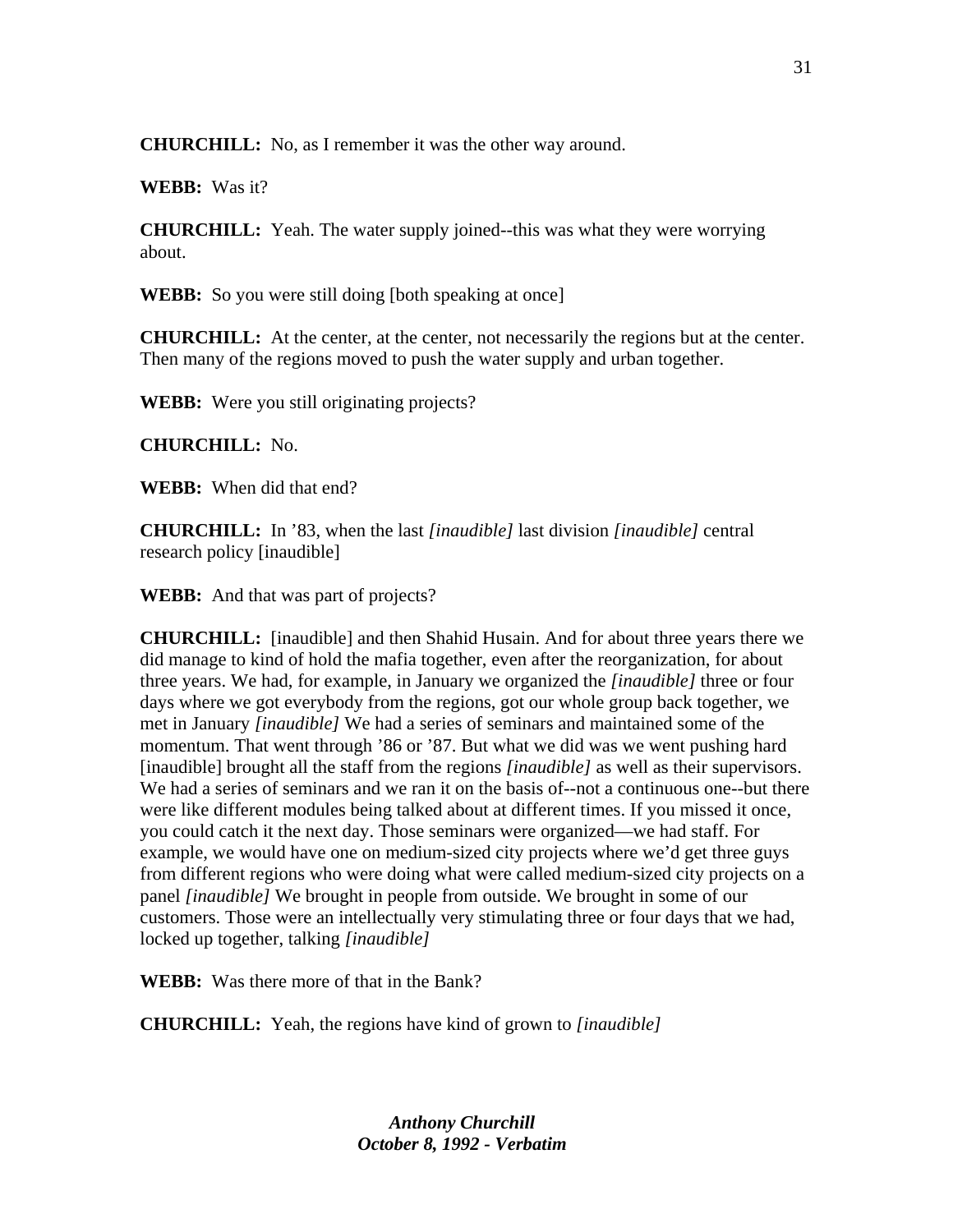**KAPUR:** One of the things *[inaudible]* in agriculture as much as you would, we see that there's hardly anything on market towns. One doesn't see much of that in urban either. And one of the things that we were wondering if *[inaudible]*

**CHURCHILL:** No, I don't think so. I mean there's a difference. The agricultural boys were focused on agriculture and rural development.

**KAPUR:** Right.

**CHURCHILL:** We had a number of small town projects. In fact, we were arguing that it was the small towns that were growing faster than almost everything else. There was an attempt—Tanzania, Kenya, Brazil—to do for small towns what--we called them the medium-sized cities projects *[inaudible]*market towns *[inaudible]* But we could see that the small towns were growing usually twice the rate of the big cities.

**WEBB:** In the small cities or big towns?

**CHURCHILL:** Well, what happened was that you look at these over a period of decades. You started off with a village of 10,000, and over, by the end of the decade there is a town of 100,000. We started to focus more and more on the projects *[inaudible]*

**WEBB:** But it didn't become a very large part of the ...

**CHURCHILL:** No.

**KAPUR:** It wasn't part of the rural *[inaudible]*

**CHURCHILL:** Well, we tried for a time to get the agricultural people more interested, but they were focused on these big area development schemes. We tried to get in some of the energy people in terms of the *[inaudible]* No, it wasn't—it wasn't terribly successful. It turned out to be expensive to point where the institutional structures within the Bank were *[inaudible]*

**WEBB:** Was the main ideas that you were working out, carrying forward, there's a flavor that most of these were mouthpieces, even though you've said that ...

**CHURCHILL:** Articulated, perhaps.

**WEBB:** *[inaudible]* I mean.

**CHURCHILL:** Yeah, I think we articulated a lot of what was going on. It came from observations about what was happening in projects.

**WEBB:** But there wasn't much slum upgrading—there wasn't slum upgrading in any country.